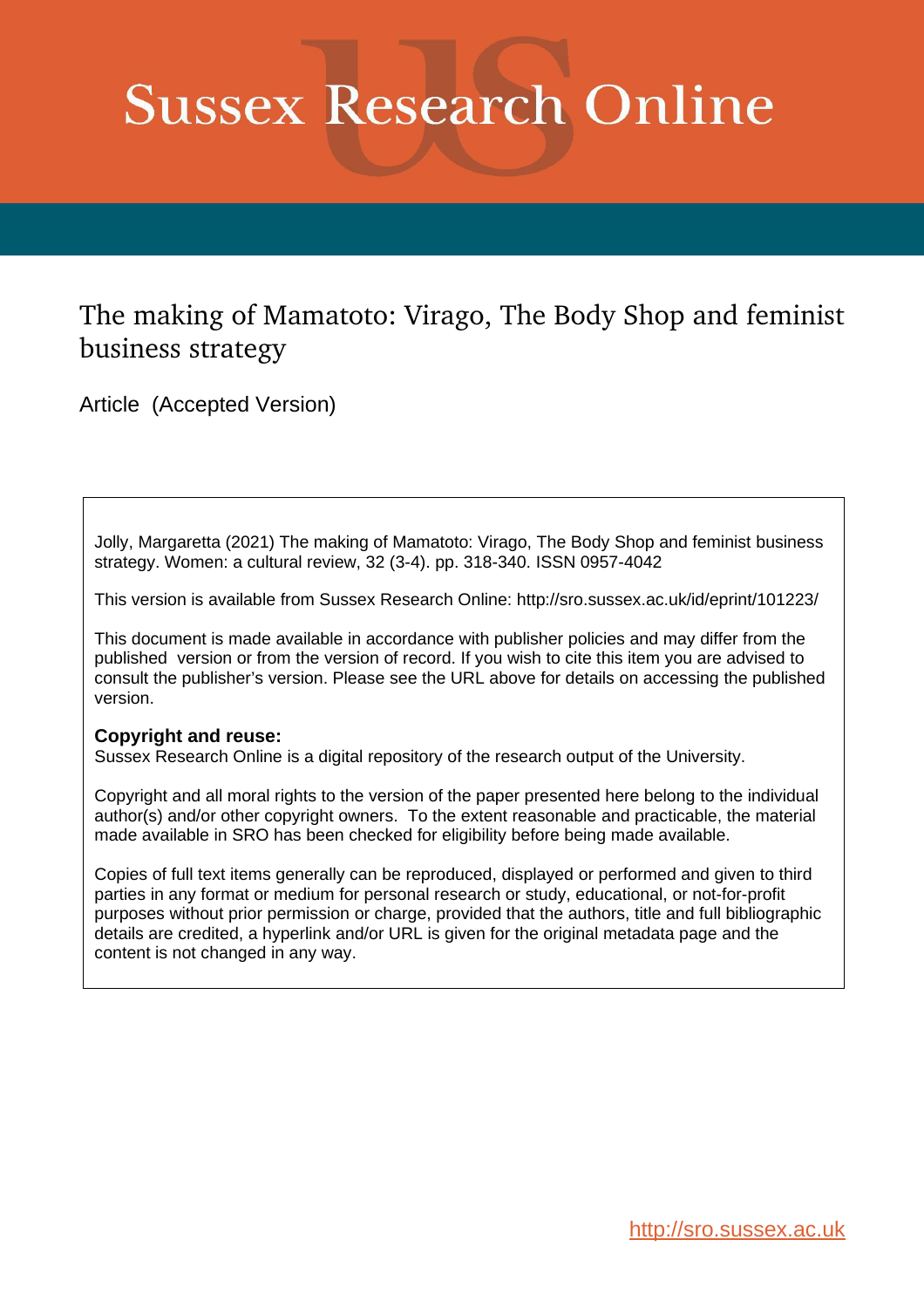## **The making of** *Mamatoto***: Virago, The Body Shop and Feminist Business Strategy**

### Margaretta Jolly

*School of Media, Arts and Humanities, University of Sussex, Falmer, UK, BN1 9RG*

*[m.jolly@sussex.ac.uk](mailto:m.jolly@sussex.ac.uk)*

[Margaretta Jolly](http://www.sussex.ac.uk/profiles/16251) is Professor of Cultural Studies in the School of Media, Arts and Humanities, University of Sussex and directs the University's [Centre for Life History](http://www.sussex.ac.uk/clhlwr/)  [and Life Writing Research.](http://www.sussex.ac.uk/clhlwr/) She is the editor of *The Encyclopedia of Life Writing*  (Routledge, 2001) and the author of *Sisterhood and After: An Oral History of the UK Women's Liberation Movement* (OUP, 2019), based on the archive she helped create in partnership with the British Library 2010-14. She is also Principal Investigator for [The](http://blogs.sussex.ac.uk/businessofwomenswords/)  [Business of Women's Words: Purpose and Profit in Feminist Publishing,](http://blogs.sussex.ac.uk/businessofwomenswords/) likewise partnered with The British Library and funded by The Leverhulme Trust.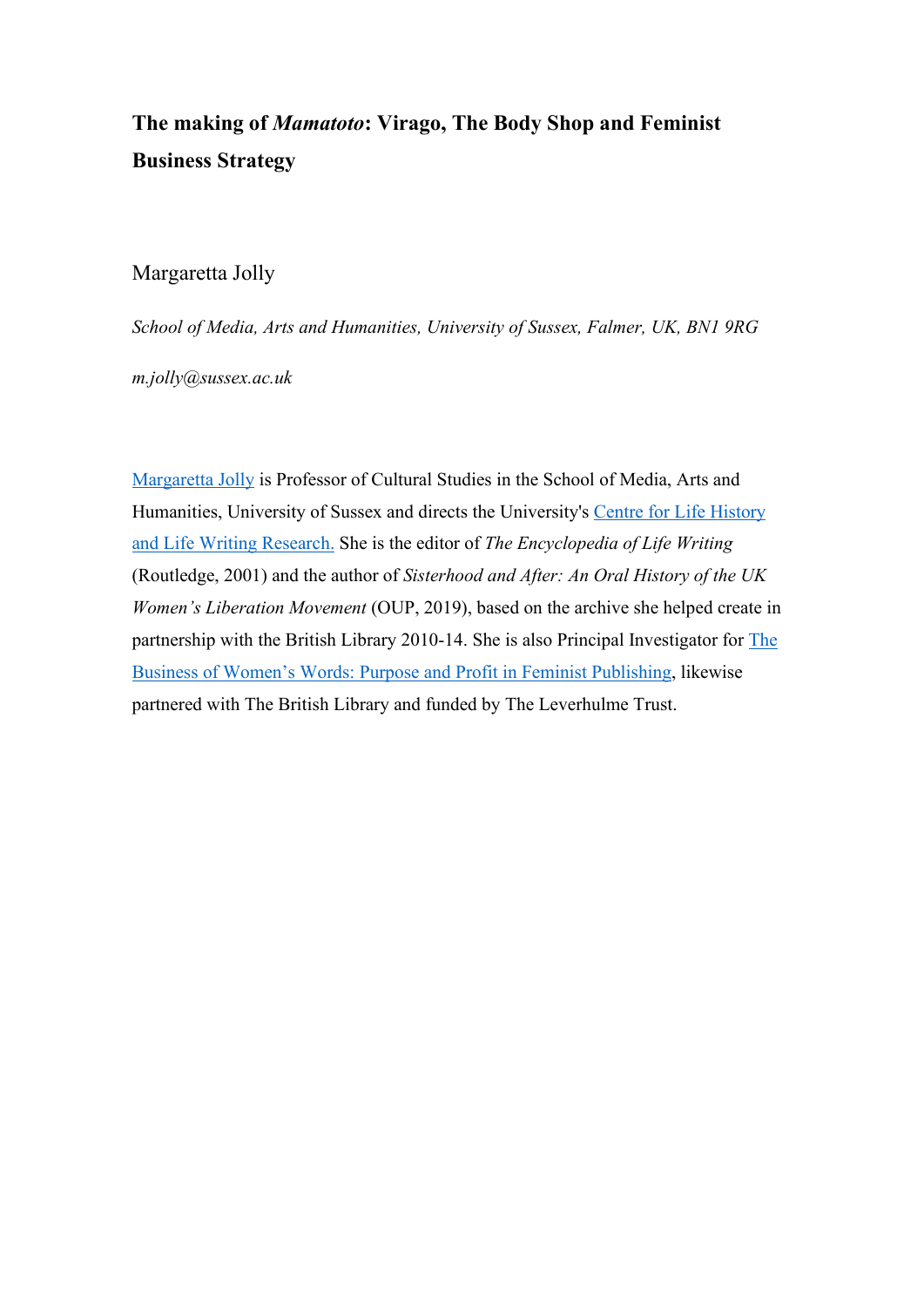## **The making of** *Mamatoto***: Virago, The Body Shop and Feminist Business Strategy**

This article explores a collaboration between Virago Press and The Body Shop (TBS) to shine a light on feminist and women's business, what they have shared historically and how they could work together in late 20th century Britain. It uses as a lens the 1991 sale of a Body Shop book, *Mamatoto: A Celebration of Birth*, to Virago Press. The processes and outcome raise thorny questions: how can political commitments lead to business innovation? How can business support political aims? What kinds of deals can be done between divergent 'activist' businesses, and what kind of identification between feminist entrepreneurs supports such deals? *Mamatoto*, sold alongside a range of mother and baby toiletries of the same name, was important to Virago commercially at a time of economic precarity and expressed TBS's growing interest in combining marketing with social justice campaigns. Yet the book's representation of women in developing countries points to neo-colonial elements in the white, middle class 'mama market' of the 1990s, a market which TBS especially cultivated but which contradicted the principles of the women's movements Virago aimed to serve. The *Mamatoto* deal thus arguably involved political compromise, even if it was good business. Yet the partnership also reflects the strategy and strengths of both Virago (established 1973) and TBS (1976) as enduring and iconic womencentred businesses. TBS simultaneously pioneered fair-trade initiatives and a ground-breaking practice of 'social' audit, while Virago was developing more inclusive, multi-cultural and transnational approaches to its work, including in a contemporaneous production of a cookbook with the development charity Oxfam. Understanding their struggles to align value chains and combine purpose and profit remains positive and instructive for would-be feminist entrepreneurs today.<sup>[1](#page-2-0)</sup>

<span id="page-2-0"></span><sup>&</sup>lt;sup>1</sup> I am deeply grateful to Sue Belgrave, Audrey Bronstein, Robert Cornford, Eleanor Dickens, Lennie Goodings, Ruthie Petrie, the BOWW team and the anonymous readers for their help and support in preparing this article. This work was supported by a Leverhulme Trust Research Project Grant as part of 'The Business of Women's Words: Purpose and Profit in Feminist Publishing', RPG-2017-18.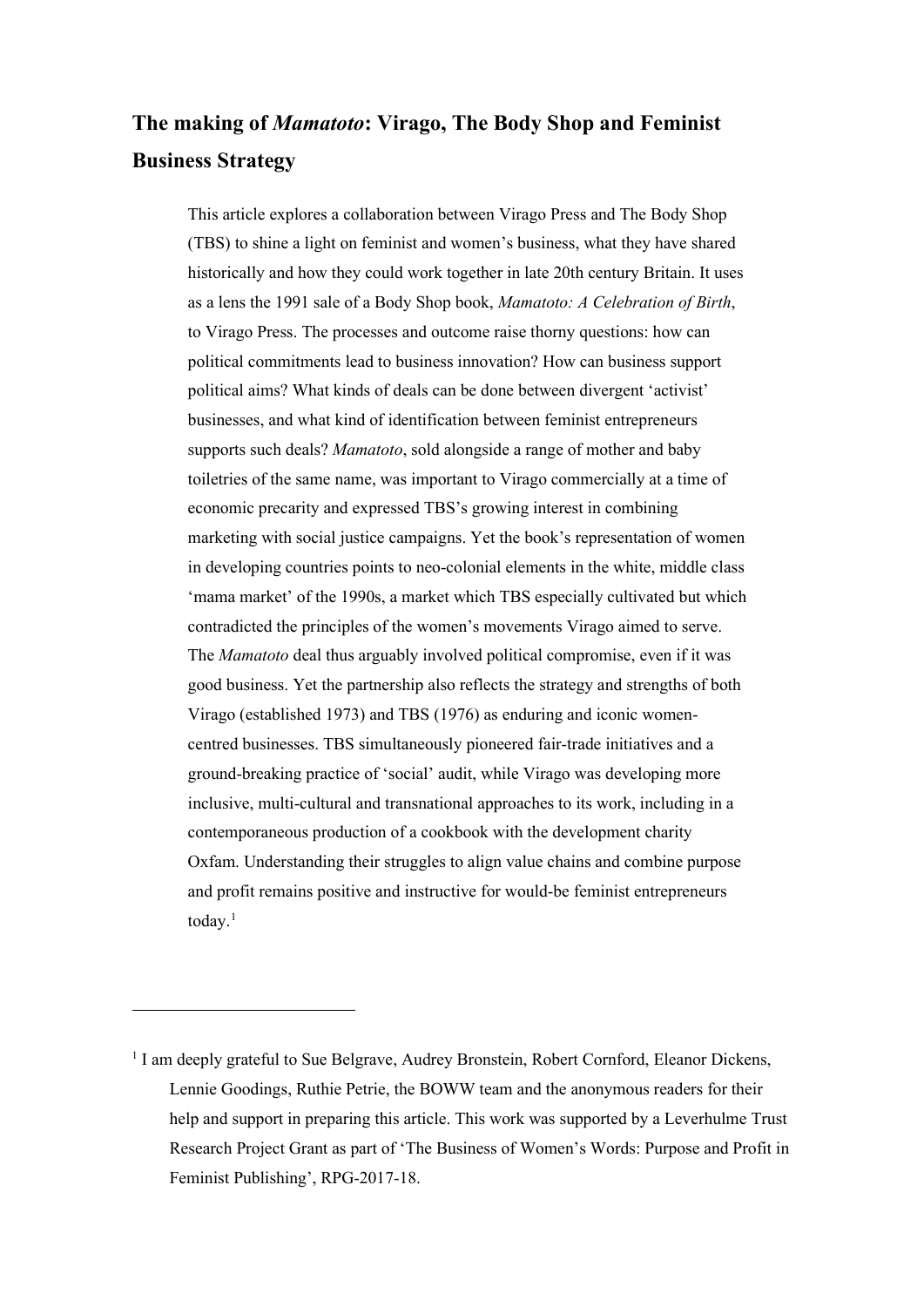Keywords: Feminist publishing; Virago; The Body Shop; Oxfam; publishing; ethics; fair trade; strategy; value; partnership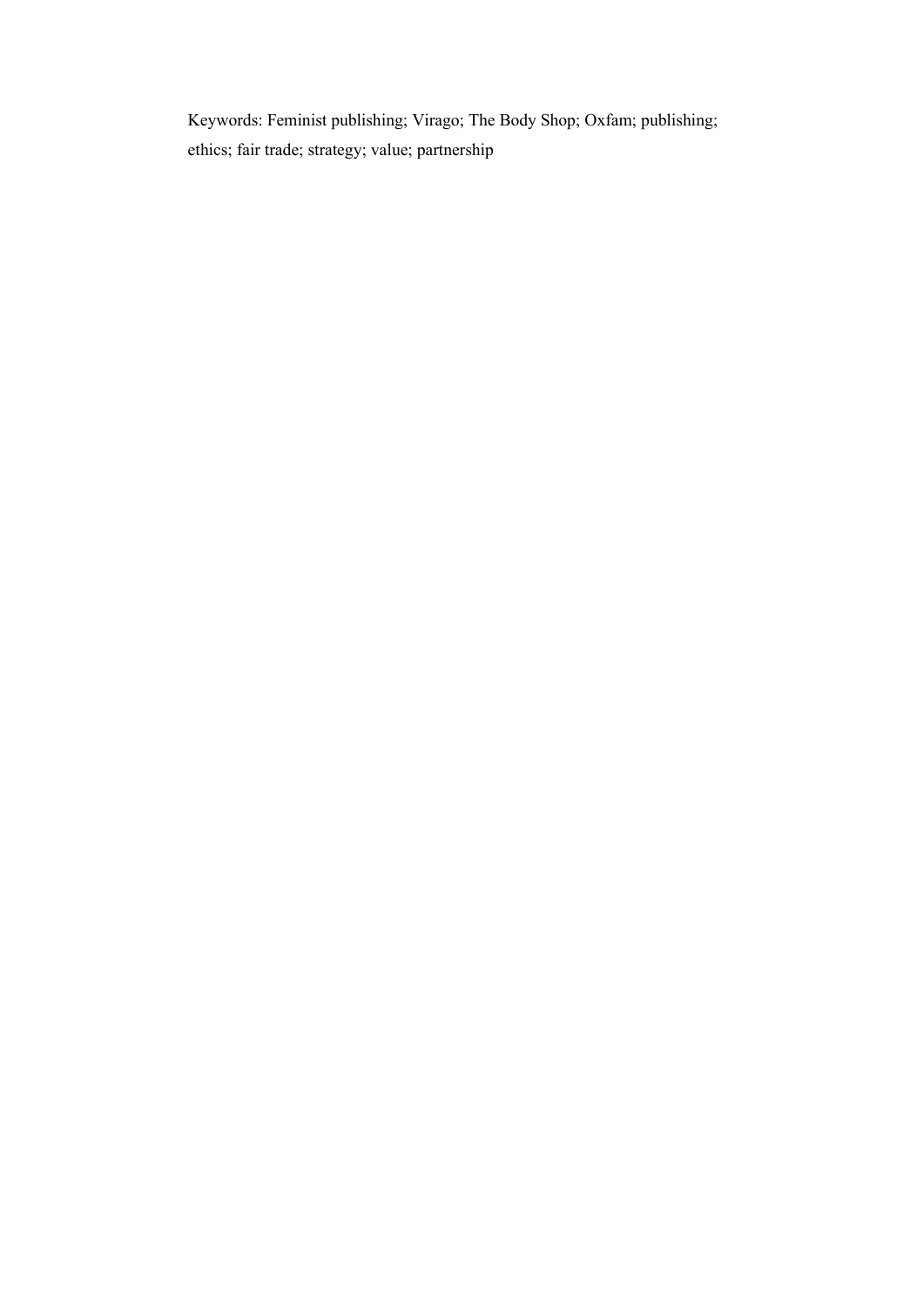#### **Introduction**

Mamatoto, Swahili for 'mother and child', as The Body Shop (TBS) named its 1991 coffee table book, aimed to be a 'glorious pot-pourri' of cultural tales which chart the journey from conception to living with a new baby. Chapters include 'I came from the sky', 'Preparing the nest' and 'A new stranger has arrived' (Aria et al. 1991). Its cultural mash-up is echoed in playful collages, photographs or reproductions of traditional sculptures, engravings, and art.

TBS founder Anita Roddick introduced the book with a welcome to maternal community, referencing her own alienated medicalised experience of giving birth in 1971 (4-5). A photograph of her as a baby enhances the motif of shared personal experiences; a second shows her bowing over a dark baby on a straw mat, Roddick wearing a Nepalese headdress. She lauds the healthcare practices of indigenous peoples as free of medicalisation and litigation and describes sharing experiences with mothers from other cultural traditions in contrast with the 'advertising' style of Western medical guidance, 'one-way' in its manipulative persuasiveness of the correct, patriarchal method. Yet alongside she explains that many of these rituals and stories informed the creation of a new 'Mamatoto' range of 11 mother-and-baby toiletries, thus productplacing her natural skin and haircare business. The book itself was clearly part of an evolving business strategy, as Roddick led her company into publishing and other diverse ventures.

This mixing of purpose with profit brought together TBS with Virago, *Mamatoto*'s publisher, similarly founded by a charismatic woman and hailed for its political aims and achievements. Virago was the largest and most enduring of the many feminist book publishers which evolved out of the 1970s Women's Liberation Movement. Launched by Carmen Callil in 1973, it was inspired by movement magazine *Spare Rib*, aiming to 'change the world by publishing books which celebrated women and women's lives, and thus spread the message of women's liberation to the whole population' (Callil 2008). But while *Spare Rib* was mostly run as a co-op or collective, Virago was established as a limited company and has always been a commercial venture. *Mamatoto's* conception and design suggests differences between the companies, challenging assumptions that women can share values as well as profits. TBS was a cosmetics business, experimenting with social responsibility. Virago was a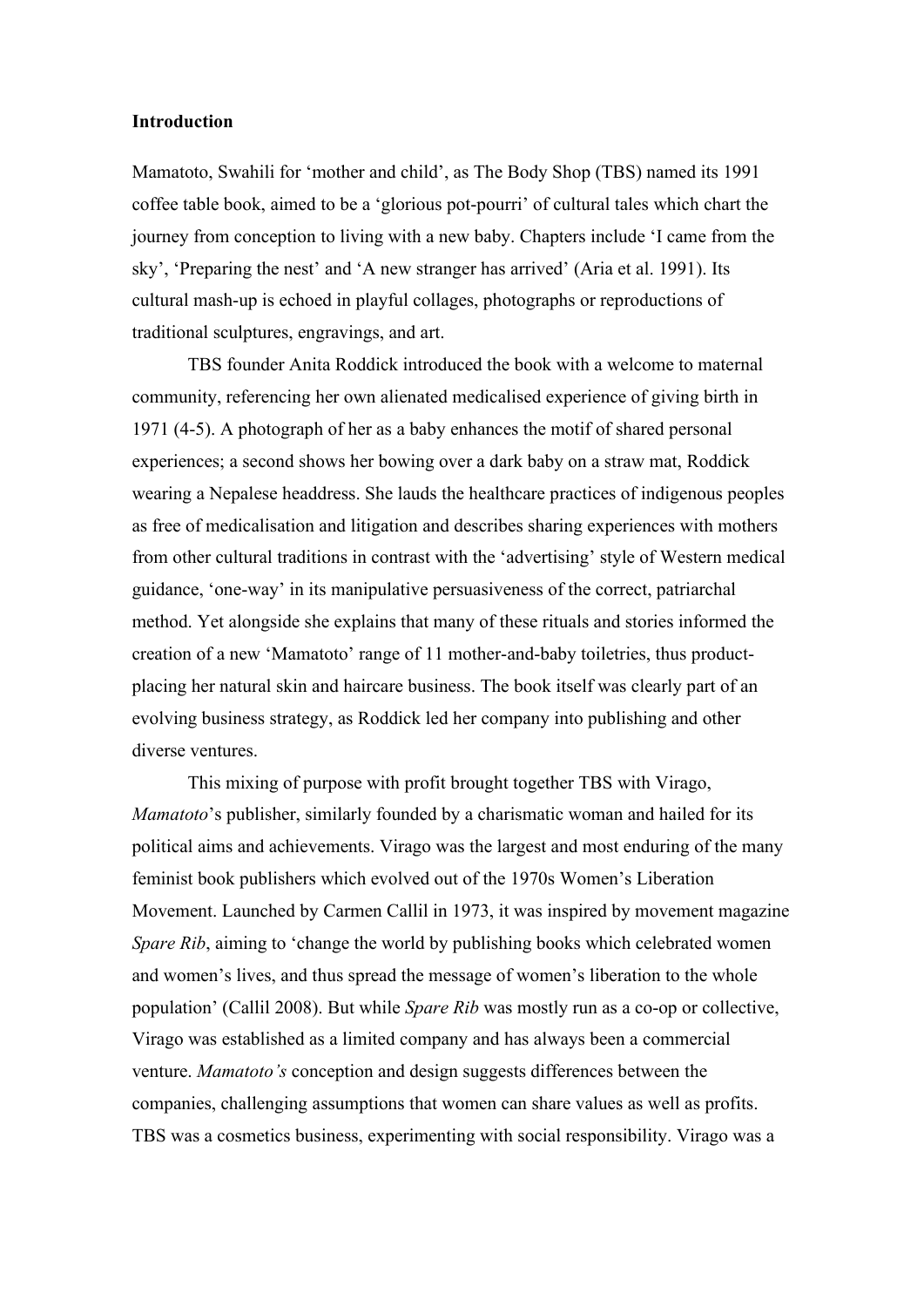social movement initiative, which took the form of a business. To understand the deal between them, let us look at their respective evolutions.

#### **Innovation, risk and the rise of feminist business**

TBS and Virago Press were both set up in sitting rooms by women with little capital and no business training, and both became enduring businesses with highly recognisable brands. Starting a women's business in the 1970s UK had its challenges: from hyperinflation to the fact that women were unable to get loans in their own name until after the Sex Discrimination Act of 1976. But there was far less competition than today, business rates and rents were lower, the pace pre-internet far slower.

Book publishing, considered largely a 'gentleman's profession', benefited from controlled prices and was typically based on founder or family ownership. Virago was founded by Callil with financial backing from Naim Attallah, owner of Quartet books, for which Callil was originally PR manager, who also bankrolled The Women's Press in 1977 (Murray 2004: 70; C. E. Riley 2018: 18-20). Callil hired editor Ursula Owen and manager Harriet Spicer; the three taught themselves accounting, went independent from Quartet and dreamed up their distinctive lists in the bright heat of a new women's movement discovering women's culture everywhere it looked.<sup>[2](#page-5-0)</sup> Their iconic 'Midway' paperbacks with their dark green spines and beautiful covers, adorned many activist shelves – but also were also cheaper to produce than the standard hardback, and anticipated the general shift to trade paperbacks (C. E. Riley 2018: 19-20).

By 1980, Virago was wowing the literary establishment. In 1982 it joined the UK's most prestigious literary house, Chatto, Bodley Head and Cape Group (CBC), with a threefold increase in the value of the business; Callil was made head and Managing Director of Chatto & Windus/The Hogarth Press, with the company renamed CVBC to include Virago (De Bellaigue 2004: 145). Mary Stott, Women's Page editor of the *Guardian* newspaper wrote in congratulation that it was like having one's

<span id="page-5-0"></span><sup>&</sup>lt;sup>2</sup> 'How to Read a Balance Sheet', from the International Labour Organisation, with handwritten notes by Carmen Callil, Add MS 89178/1/5; 'Add MS 89178/1/6 –Notes on how to run a publishing company, handwritten by Harriet Spicer, 1976, both at The British Library.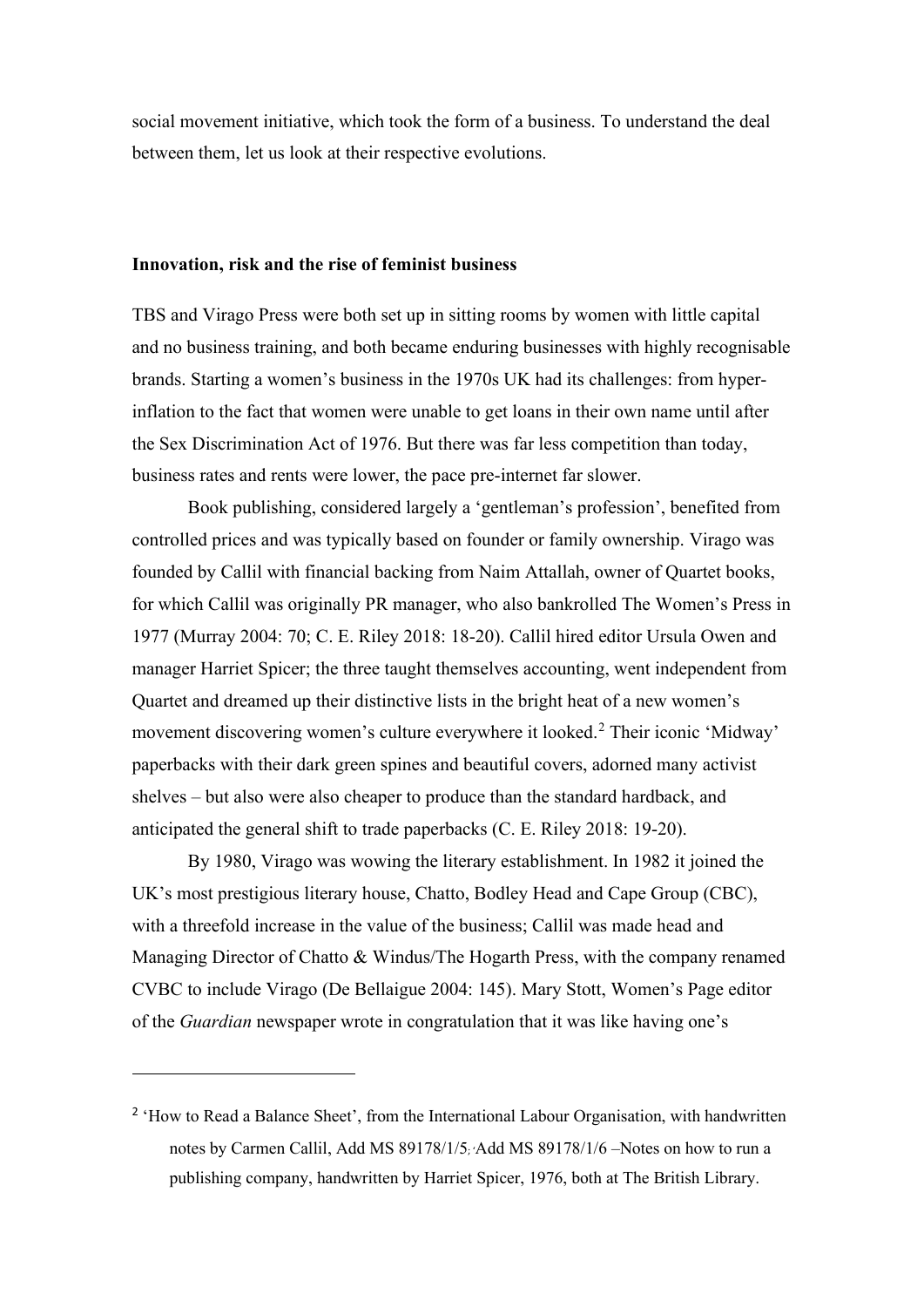beloved daughter be offered a diplomatic service job after gaining first class honours at Oxford – extreme pride and joy would be accompanied by sadness that she would surely be moving on and things would never be the same again.<sup>[3](#page-6-0)</sup> By 1986, its annual turnover was more than  $\pounds$ 1.5 million, quite substantial by conventional publishing standards, and indeed by the standards of CVBC itself, which it was by then propping up (Young 1989: 1). By Virago's twentieth birthday in 1994, it employed 19 staff and had published almost 1,000 books (C. E. Riley 2018: 62).

TBS made a modest start in Brighton in 1976, when Anita Roddick secured a bank loan of £4,000 to open a shop selling haircare and cosmetics she had herself made from natural ingredients. Within a few years it was a household name. Describing her motivation as enjoyable work she could manage as the mother of two young children, Roddick's simple plastic containers with hand-written labels, were actually urine sample bottles from the local hospital, her eco-refill policy designed to avoid running out of them. The honey and oatmeal scrub mask, cucumber cleansing milk and cocoa butter body lotion came from squashing ingredients in the bath. The famed dark green painted walls were the best way to disguise the damp. Within a year, she had opened a second shop, and, with husband Gordon, franchised the operation (A. Roddick & Miller 1991: 72-6). By 1984 TBS boasted 138 stores, 87 of which were outside the United Kingdom, and the Roddicks floated the company that year, though keeping 27.6% of the stock. From then, with Gordon handling finances as chairperson and Anita as Managing Director, the company saw extraordinary growth. The London Stock Exchange saw TBS's stock price rise 10,944% in its first eight years, dubbed 'the shares that defy gravity', with investors realising a 97.2 percent annual return between November 1986 and November 1991. By 1994, franchises stretched across Europe and the US and a large manufacturing headquarters had been opened in North Carolina (Grant 2003).

Both businesses faced risks. TBS's structure of franchises and head franchisees required careful management. Ethical cosmetic ingredients were difficult to source, and

<span id="page-6-0"></span> $3$  Letter from Mary Stott to 'Carmen and all', February  $17<sup>th</sup>$  1982. Add MS88904/5/2, British Library. I have tried assiduously to contact the copyright holder of this letter. If at the time of publication, it has not been possible to trace them, I would be very pleased to hear from them.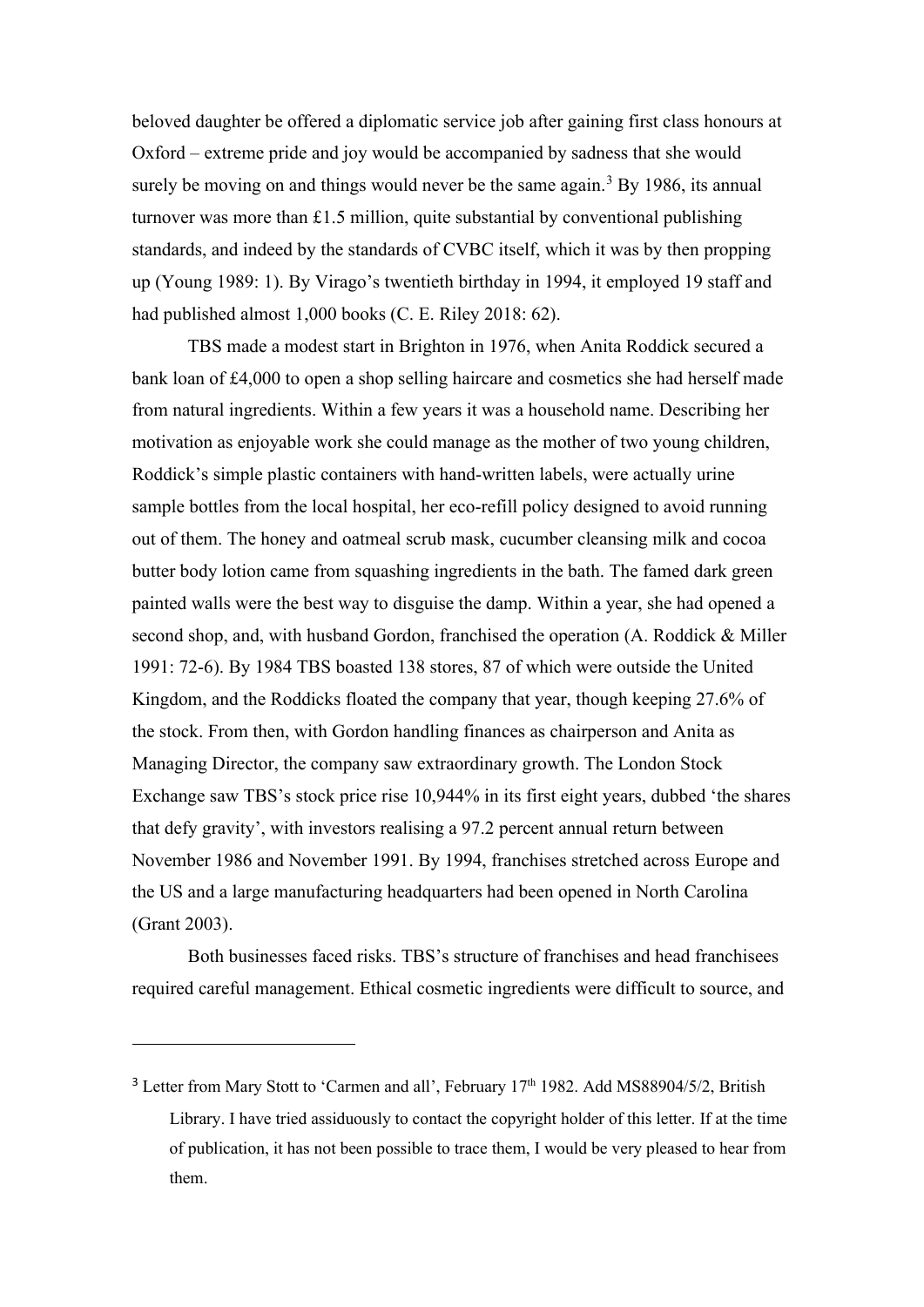it was challenging to guard formulas while being transparent about suppliers and manufacturing – particularly given the TBS' commitment not to test on animals. Virago had to establish a market with a tiny team, little capital and high expectation from the feminist community. Once successful, it faced competition and poaching, as bigger publishers recognised the appeal of feminist books. The move to CVBC ironically turned out disastrous, because of poor business practice on the part of the other partners and over-powerful shareholders (De Bellaigue 2004: 145-49). [4](#page-7-0) Virago was able to buy itself back out in 1987, only to face the trials of merger-mania as UK book publishing was deregulated. It required investment by Rothschild Ventures and Robert Gavron, with Random House UK retaining a 10% stake in the company. In 1993 Rothschild Ventures sold their shares to Robert Gavron and the Virago directors, and, for all their ingenuity, circumstances forced them to become a subsidiary, in 1995, of Little, Brown (C. E. Riley 2018: 86; Withers 2019). [5](#page-7-1)

*Mamatoto* was published in 1991 in the midst of these 'generally discouraging times', as Virago sought to develop more commercial titles and to seek useful partners in doing so. [6](#page-7-2) Marketing Director Lennie Goodings acquired the book from TBS and Karen Cooper in sales arranged production. TBS offered impactful brand and powerful distribution in their shops, plus subsidised advance and permissions costs. [7](#page-7-3) The Virago archives show it as one of a number of 'Ideas for Books' in 1991-93, including tempts to well-known personalities such as Susie Orbach and Glenda Jackson, and to get

<span id="page-7-0"></span><sup>&</sup>lt;sup>4</sup> See also Add MS 89178/1/5, British Library, for Callil's concerns about overheads and productivity in the minutes of board meetings at Chatto & Windus Ltd, (e.g. 2 December 1982).

<span id="page-7-1"></span><sup>5</sup> See also Add MS 88904, Virago Press Archive, British Library catalogue description.

<span id="page-7-2"></span><sup>6</sup> Ruthie Petrie interviewed by D-M Withers, *The Business of Women's Words,* British Library Sound & Moving Image Catalogue reference C834/02, transcript p. 259/track 10 ©The British Library.

<span id="page-7-3"></span><sup>7</sup> The book was priced at £9.99 with a print run of 36,000. TBS subsidised the advance and permissions of £15,000, and an agreed sale of 10,000 at 60% discount with no transaction or distribution charge. Virago also sold the rights to Viking for an American edition. Figures from Add MS 89178/1/30, British Library, 'Virago Business Plan 1991-95, Prepared by Harriet Spicer and Lennie Goodings, July 1991', p. 8-9.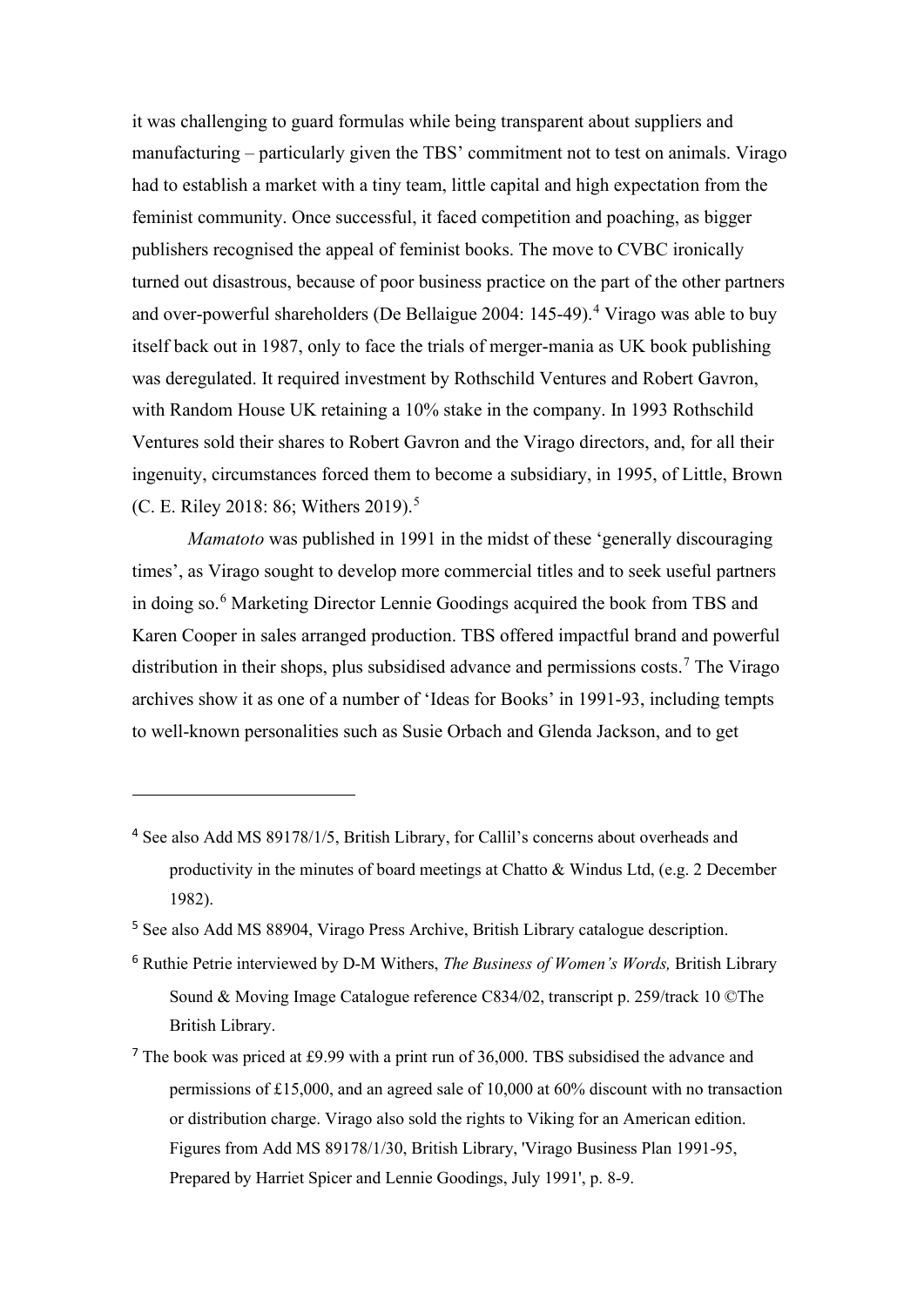people to write books about things they weren't known for.[8](#page-8-0) Sales achieved an important £40,000 net profit. [9](#page-8-1)

The book reflected TBS's growing political interests, first seen in 1986 when Greenpeace secured Roddick's agreement to display its Save the Whale posters in shop windows. Ten years later, the company felt able to turn its flagship store in New York into an 'Ogoni Freedom Centre', after the Roddicks had become involved in the Ogoni people's struggle against Shell Oil in Nigeria. Over this period, women's and feminist interests became headline causes, with anti-domestic violence and body pride campaigns.

All of this entwined with TBS marketing strategy, which included an unusual refusal to advertise until 1994. Roddick recognised conventional beauty advertising as 'immoral', trading on women's hopes with inevitably ineffective products. Instead, window displays, catalogues, and point of purchase product descriptions were used to attract customers, including cheeky pin ups of men and pastiches of 50s housewives with feminist slogans (A. Roddick & Miller 1991: 15). Roddick discovered that editorial coverage – which was free – was the best form of promotion, and easily done when she won prizes (including 1984 Veuve Clicquot Business Woman of the Year and an OBE in 1988), profile and political attention.

Roddick described her approach in her 1991 business autobiography (co-written with Russell Miller), *Body and Soul*, published by Ebury the same year as *Mamatoto.*  She asserts her 'passionate belief' that business 'can be fun […] conducted with love and a powerful force for good'. All royalties would be donated to 'the entrepreneurial, spirited people and organizations working to right social wrongs', including 'UNPO, the Unrepresented Nations and People's Organization', and The Medical Foundation helping victims of torture (Flyleaf). As she put it, 'after education, nothing has been more important to The Body Shop's success than our ability to communicate. […] We use every available medium to preach, teach, inspire and stimulate  $-[...]$  it is not enough to make a financial profit, we must make a spiritual profit' (145). From 1990- 91, sales were up 46 percent to \$238.4 million; net profits were \$26.2 million, up 71

<span id="page-8-0"></span><sup>8</sup> Add MS 88904/3/6, 'Ideas for books to be published', Virago Press Archive, British Library.

<span id="page-8-1"></span><sup>9</sup> Add MS 89178/1/30 'Virago Business Plan 1991-95', p. 8-9, as above.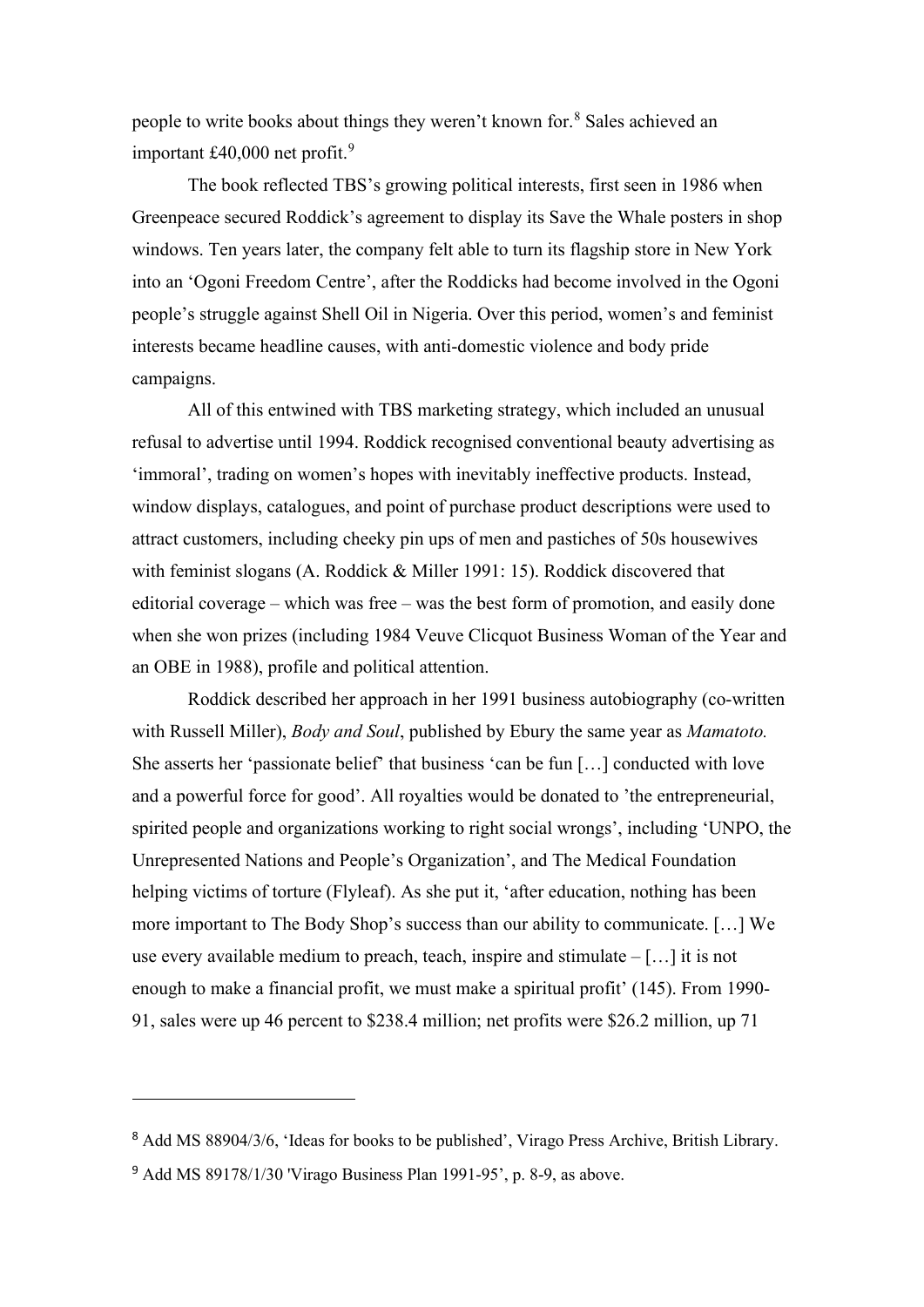percent (Grant 2003). As far as they knew, this would only continue as they expanded their US operation.

#### **Strategy, reception and the mama market**

*Mamatoto* framed a new product range with a story of shared women's empowerment and pleasure. Allying with a legendary feminist publisher's editorial expertise gave cachet and new reach, uniting Virago's strongly feminist brand and TBS's much bigger, less politicised women's market. This is reflected in the book's design and genre. *Mamatoto* broke Virago's general formats in its reader-friendly landscape-layout, its equal balance between lavish colour photographs and text. As a handbook, it also contrasted with Virago's speciality of literary fiction, a direction anticipated in its 1988 commitment to new investors to diversify into non-fiction and biography.<sup>[10](#page-9-0)</sup> Credited to 'The Body Shop Team', it was rooted in the research of Carroll Dunham, an anthropology graduate from Princeton, then running a school in Nepal.<sup>[11](#page-9-1)</sup> Roddick liked her book *The Hidden Himalayas*, illustrated by Dunham's husband's photographs, and invited them to join her trip to Nepal's Humla region. Roddick then sponsored Dunham to travel the world to gather birth stories, from the ceremonial preparation of vitaminrich porridge served to, and smeared on, pregnant women in Sudan, to Bedouin sprinkling antiseptic dried rosemary on the baby's cord after birth, or Nepalese baby massage (R. Riley 1991). This, accompanied by local myths and artwork, comprised the book's content, written up by childcare specialist Barbara Aria.

*Mamatoto* directly appealed to mothers as women undertaking vital reproductive work as well as undergoing the mystical experience of giving birth. Men's participation as carers was also prominent, from experiences of 'sympathy symptoms' in Ecuador and England, to Chagga elders in Uganda, giving prenatal lessons to young fathers,

<span id="page-9-0"></span><sup>10</sup> Add MS88904/3/1 Virago Business Plan, 1987, British Library.

<span id="page-9-1"></span><sup>11</sup> Individual names are listed as Carroll Dunham, Frances Myers (designer); Neil Barnden (designer), Alan McDougall (Head of Design) and Thomas L. Kelly, Dunham's husband. See also McDougall, Alan (1991), Responsible Design and the Body Shop. *Design Management Journal, 2*(4), 13-5. doi: 10.1111/j.1948-7169.1991.tb00082.x.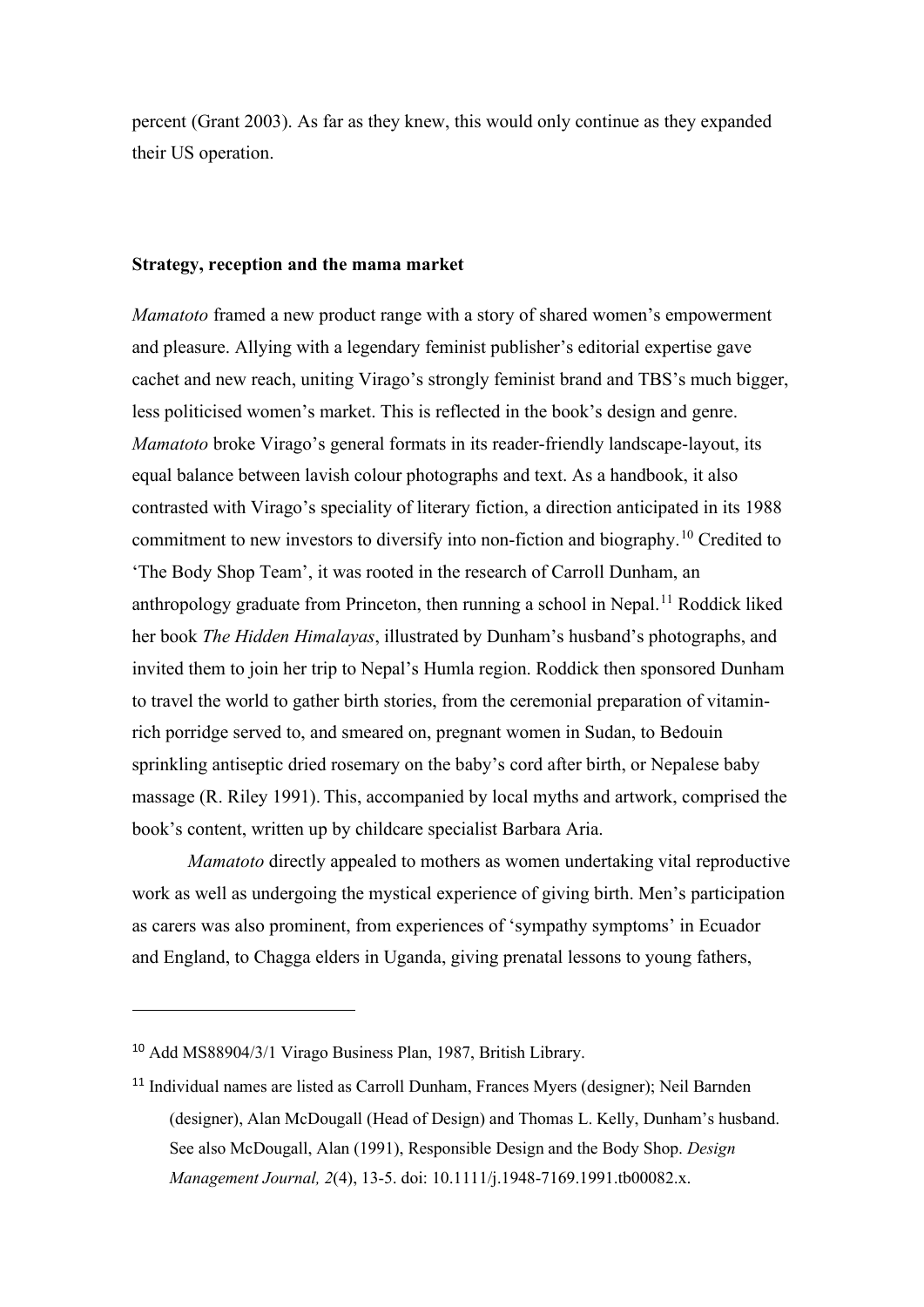reflecting Virago's mission to publish books which questioned and diversified patriarchal ideologies of motherhood (C. E. Riley 2018: 115). At the same time, Roddick, who had already planned a mother-and-baby range, saw in Dunham's research the opportunity to 'formalise the company's anthropological interests' (R. Riley 1991). Though mocked as more 'silly news' from TBS by some journalists at the time, calling on anthropologists to turn their hand to product development was ahead of the curve from a commercial perspective (Pincombe 1990). So too was 'double marketing' to mothers now buying for themselves as well as for their children. The Mamatoto launch included: Baby Bottom (tissues containing aloe vera gel with camomile extract); Leg Gel (cooling peppermint and camomile); baby powder (talc replaced with traditional maize starch); massage oil; Baby Wash Bags (soapless); a Labour Day Pack and Mamatoto T-shirt; an anti-stretch mark cocoa butter stick, and neroli face wipes (Chunn 1990; Sharp 1991). A related promotion included gift vouchers for baby massage classes at TBS's new 'Green Rooms', anticipating the development of an experience economy (Aschkenasy 1990).<sup>[12](#page-10-0)</sup>

Such products spoke to a new group of women with disposable income, and who wanted books and toiletries which matched their sense of themselves as intelligent, discerning and, to a degree, politically conscious (de Laat & Baumann 2016; Woodward 1994: 120). At the same time, this new mama market also responded to women 'reclaiming' motherhood, influenced by 'new age' ideologies which rejected medical technologies and encouraged natural living and self-help. Often presented as anticapitalistic, paradoxically this reflected and stimulated new consumer markets in alternative health and leisure. It was also sometimes articulated as a backlash or corrective against the demands for equal pay and opportunity of the women's movements of previous decades, rather than as a reaction to the pressures of dual-earner families and the expectation of longer hours regardless of domestic responsibilities. Public promotion of mothering as a choice thus concealed how feminist demands for reproductive work to be properly recognised were still resisted, by men, business or the state. And it ignored the analysis being led by postcolonial feminists about the exploitation by elite women of the labour of poorer or migrant women, in a

<span id="page-10-0"></span><sup>&</sup>lt;sup>12</sup> There were seven London-based Green Rooms where the vouchers can be exchanged.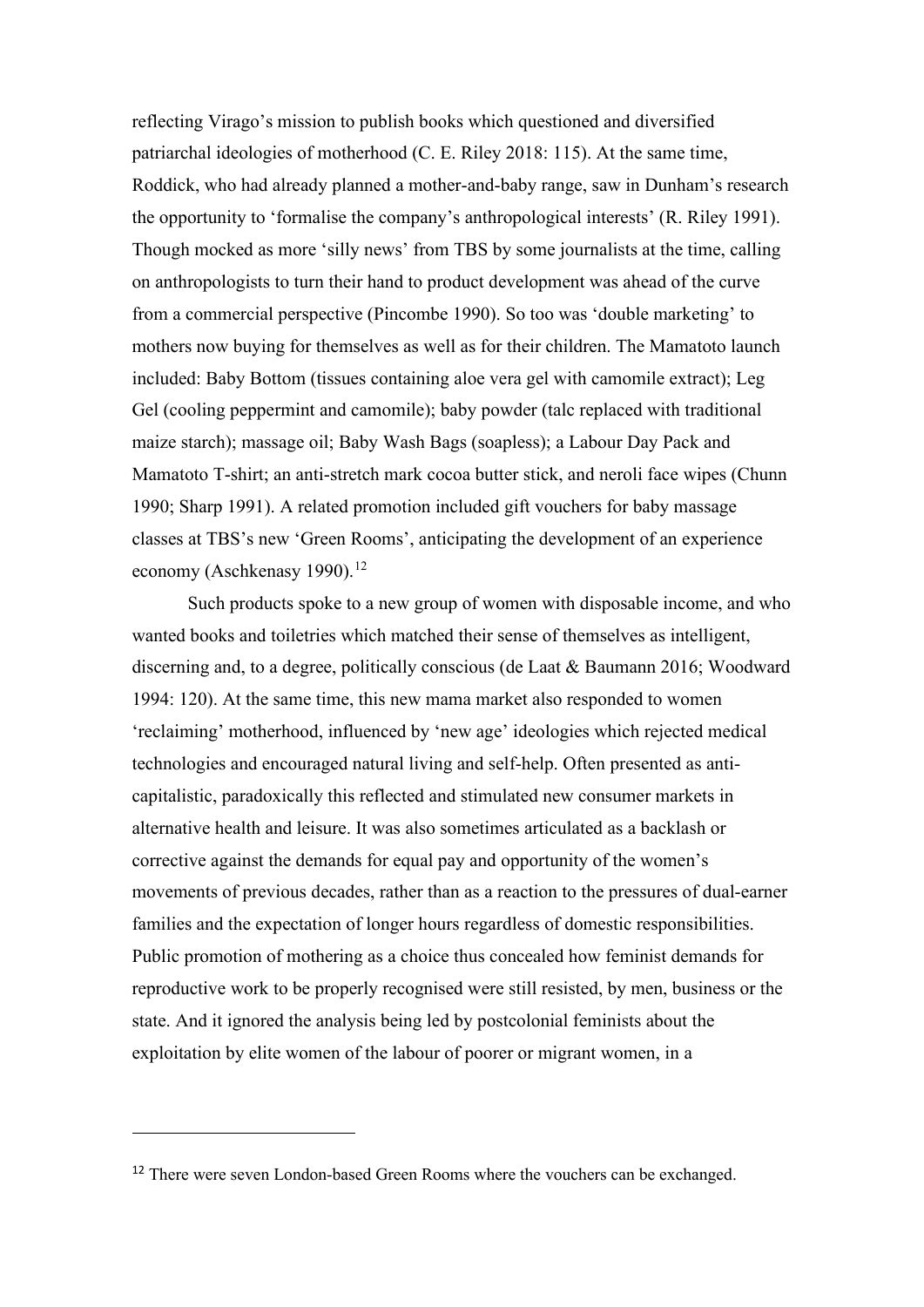marketisation of carework uneasily unfolding alongside the natural mother ideal (Shorr 1997).

The collaboration also came to fruition 'a fertile time for ecofeminist writing' (Buckingham 2015: 845), its thinking certainly evident on the world stage at the United Nations Conference on Environment and Development (UNCED) (dubbed the 'Earth Summit') in Brazil in 1992, the year after *Mamatoto* was published. Ecofeminists proposed that 'the domination of women and the degradation of the environment are consequences of patriarchy and capitalism', but whilst some looked for an answer in an 'essentialist' ideal of woman as earth mother/goddess, others articulated more social economic critiques (845). *Mamatoto's* blending of green products with an idea of natural motherhood can be seen to echo ecofeminist philosophies which relate ecological harmony with lost matriarchies. It can equally be criticised as a case in point of over-simplification or wishful thinking about what developed-nation women have in common with women from the majority world.

*Mamatoto* then seems to crystallise a range of contradictory forces. On the one hand, the book's sweep of varied customs challenges Western handbooks such as *Baby and Child*, the UK childcare guru Penelope Leach's bestseller (1977, revised in 1988), or Heidi Murkoff's practical American pregnancy bible, *What to Expect When You're Expecting* (1984). One Amazon reader comments 'this collection allows the Western mother and mother-to-be to step out of our comfort zone and let mothers of the world teach us.  $[\dots]$  Enjoy this book completely until it is in tatters – like mine'.<sup>[13](#page-11-0)</sup> On the other, its romanticising of 'natural' birth and non-Western birth practices is deeply problematic, as explored even at the time of publication by Pam Mason, reviewing it for the feminist magazine *Spare Rib*. While women in the wealthy West are supposedly 'enclosed in a malevolent bubble of pollution and patriarchy', non-Western mothers are presented as perfect and natural - the Indian woman watching a lotus flower to enable her cervix to open; indigenous Australian spirit babies dancing about.

The Body Shop is a contradictory affair. All that commitment to greenery and nature, side by side with a commitment to making a profit. All that concern for

<span id="page-11-0"></span><sup>&</sup>lt;sup>13</sup> Mroczek, Liberty (16 January 2002), Customer review, available on the Amazon.com website at [https://www.amazon.com/Mamatoto-Celebration-Birth-Carroll-](https://www.amazon.com/Mamatoto-Celebration-Birth-Carroll-Dunham/dp/0670842788)[Dunham/dp/0670842788](https://www.amazon.com/Mamatoto-Celebration-Birth-Carroll-Dunham/dp/0670842788) (viewed 20 February 2020).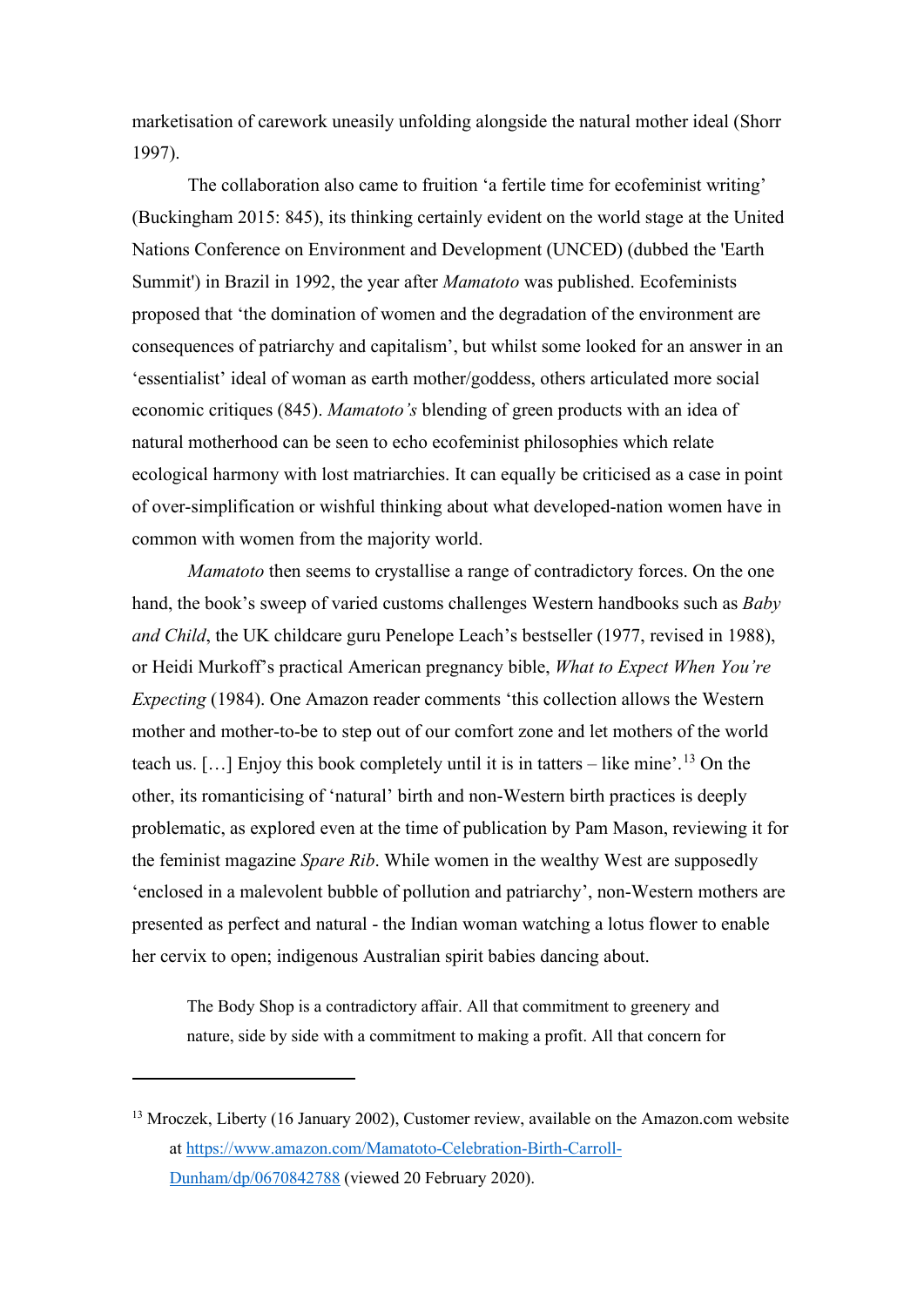humanity, with products sold at prices that would seriously diminish the average giro. These products are developed using natural resources from 'Third World' countries, and although Anita Roddick is reported to have pledged her personal fortune to the peoples of the Rainforest, there are huge contradictions raised by this kind of 'trade' in the 'Third World'. (Mason 1991)

Mason quotes from poet Irma Upex-Huggins's satirical image of the white woman's grotesque consumption not only of the natural resources of developing countries but of the black woman herself: '*Bitter extractions give whispy flyaway hair body/Joboba rejuvenates socio-economic skins/Parched nearly-black on the Costas/Competing with the black-as-native in the Gambia*'. [14](#page-12-0)

The book admittedly contains inset boxes headed 'Facts You Don't Want to Know', contrasting, for example, death in childbirth for Africa and Norway: 1 in 15 in Africa, 1 in 50,000 in Norway, or the 'The Horrors of the State', citing Romania's forced breeding programme alongside the Chinese forced abortions and sterilisations in Tibet (Aria et al. 1991: 113, 81). Yet as Mason points out, the economic or political contexts are superficial or absent. Sometimes women are themselves implicated, as in the box on women who smoke during pregnancy, with a stereotypically working-class image. It seems that Virago's generally more critical approach to issues of representation lost out here to The Body Shop: interestingly Mason does not mention Virago in her review.

Cultural Studies critics Michele Grossman and Denise Cuthbert were also quick to assess the book as having fallen prey to the very conservatism it purported to challenge in its feel-good but troubling positioning of non-Western women's 'birthlore'. *Mamatoto*'s 'metaproduct', for them, is a discourse which reinstates the Western white woman's body as the standard, even as the book appears to celebrate transcultural specificity and difference. This is visually underscored in the collaged layout of unattributed images from traditional cultures, and the photographic chronotype of black women in nature or fields, with white women in houses or hospitals. Images of plentiful yet vulnerable black children replicate an ideology of imperialist or neo-colonial charity but also figure white women's anxiety about childlessness, a subject of public

<span id="page-12-0"></span><sup>&</sup>lt;sup>14</sup> See Upex-Huggins, Irma (1991), Aloes and Brown Sugar. Croydon: Cube.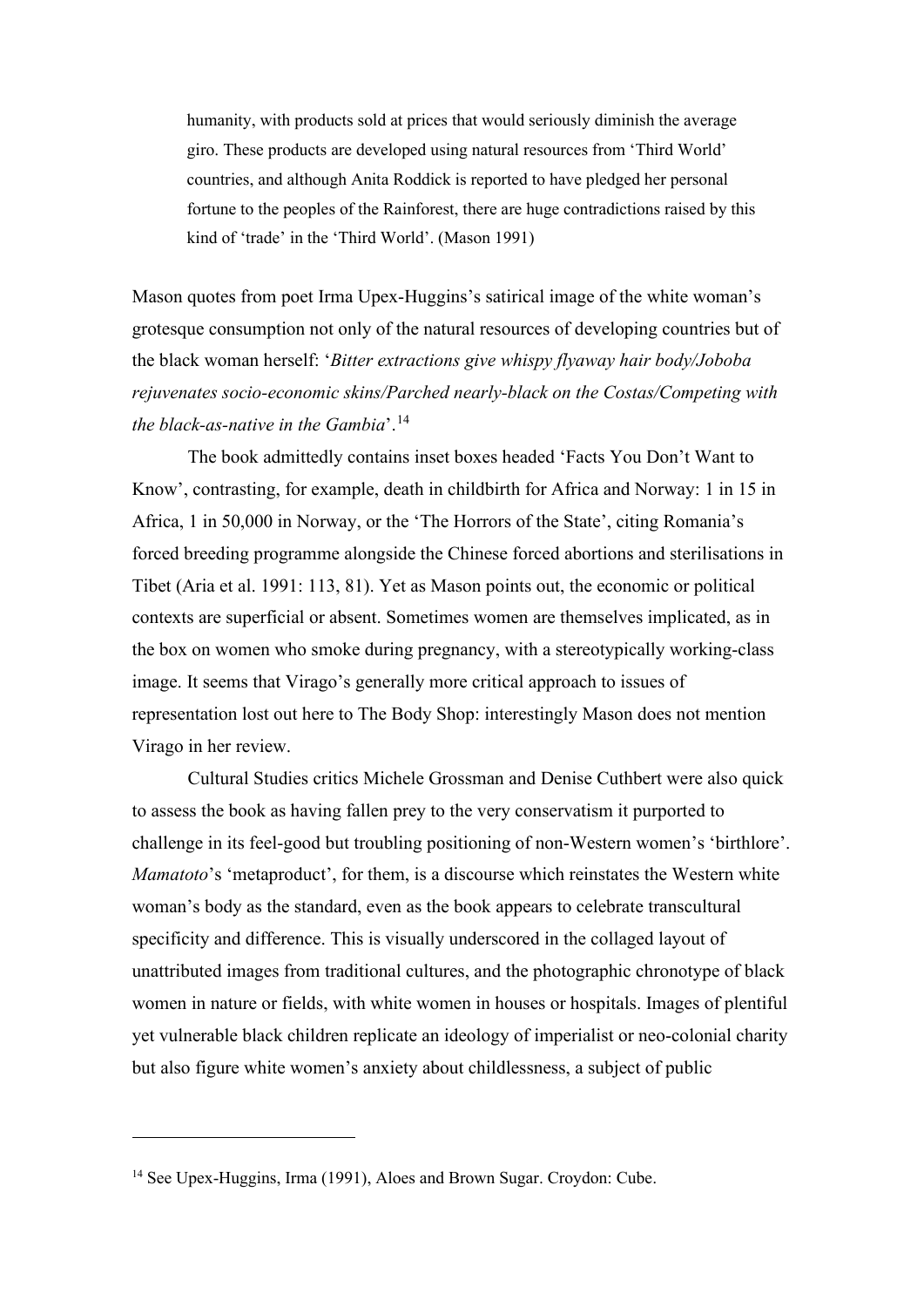discussion in the 1990s.<sup>[15](#page-13-0)</sup> Deep segmentations of class and race concealed in the mama market are the subtext to the book's celebration of women's maternal unity. Stated baldly, *Mamatoto* is not a comfortable read in the context of greater public understanding of colonialism and its cultural appropriations. And even at the time, Grossman and Cuthbert were indeed so troubled that they subsequently boycotted TBS, giving up their special favourites of banana hair putty and Australian 'Red Earth' and Koori range.

#### **Accounting and the challenge of accountability**

But this glimpse of Red Earth, which had launched in 1989 as an Indigenous Australianowned ethical beauty business, points back to fundamental questions and dilemmas inherent in the making of feminist business strategy. Ruthie Petrie, one of Virago's editors at the time, commented recently about the Body Shop deal

I remember thinking, oh God, […] this is really selling out. Whereas other people in the company were very excited by it, you know, they were more commercially minded than I was and they probably […] were right to be commercially minded if the company was going to survive, but it was a kind of thing that I just thought, oh God, […] probably I'm a ridiculous purist and […] it seemed just a step too far into [...] making alliances with the commercial world which I just didn't believe in. [...] So  $\left[ \ldots \right]$  it's lucky I wasn't running the company.<sup>[16](#page-13-1)</sup>

Turning a profit is the aim for any business. But many feminist businesses failed in this regard, focusing more on 'accountability' to their values and perceived communities of interest than accounting to investors or employees. Virago has needed to navigate such choppy waters, and as we have seen, was at this time under exceptional pressure to

<span id="page-13-0"></span><sup>15</sup> See Kaplan, Caren (1995), "A World without Boundaries": The Body Shop's Trans/National Geographics. *Social Text*(43), 45-66. doi: 10.2307/466626.

<span id="page-13-1"></span><sup>&</sup>lt;sup>16</sup> Ruthie Petrie interviewed by D-M Withers, The Business of Women's Words, British Library Sound & Moving Image Catalogue reference C834/02, transcript p. 260//track 10. © The British Library. See also Murray, p.31.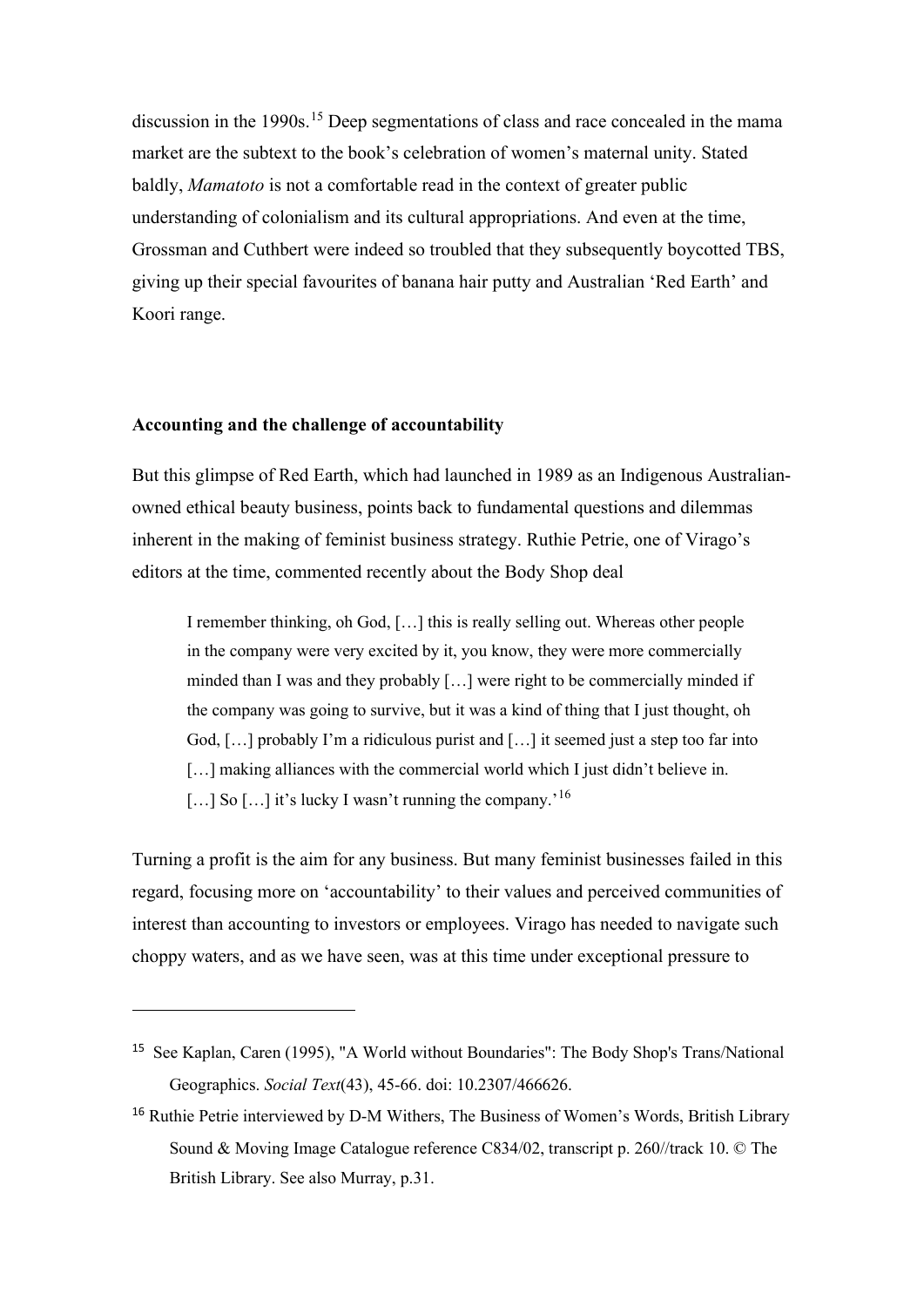satisfy shareholders by generating sales and income. Ursula Owen, Managing Director until 1990, just before the publication of *Mamatoto*, pointed out the obvious:

The truth is, anyone can print a book, but selling a book is what you need to do. So that was our mantra really. Selling books was what we wanted, not just printing them. […] Carmen was very good at publicity […] and we all […] learnt how to have that in the back of our heads: who's the audience for this?' (Owen, quoted in C. E. Riley 2018: 29)

The trick of deriving profit from ethical enterprise therefore depends upon developing ethical markets. This is precisely what Virago had done so successfully, building a group of women and men willing to buy its women-centred novels, feminist non-fiction and beautiful design. Yet clearly in this respect, Virago's involvement with *Mamatoto* has to be queried and weighed, especially given the company had faced criticism in the years previously for its 'middle-class pricing' and lack of minority ethnic appeal (Murray 2004: 45-6). This reflected general tensions between classes and between black and white women in feminist circles, which were articulated around the politics of inclusion, representation, tokenism, and the need for white middle-class women to understand the different priorities and greater challenges faced by black and working-class women. In the 1980s, these debates reflected the much greater contact between hitherto separate political movements, and were thus in some ways positive, if painful, processes of intersection (Thomlinson 2016: 161-93). One relatively prominent collaboration in the world of feminist publishing was the establishment of Sheba Feminist Publishers (1980-1994), a small, independent, racially mixed not-for-profit workers' publishing co-operative with a mission to promote writing by black, working class, lesbian and new writers of diverse backgrounds.[17](#page-14-0)

In comparison, Virago already had a bigger business to maintain, and a stated interest in publishing feminist books for a 'general' rather than a specialist market. To its credit, editors had responded by developing more diverse lists by women writers of colour, publishing for example Grace Nichols' *The Fat Black Woman's Poems* (1984), Beverly Bryan, Stella Dadzie and Suzanne Scafe's *The Heart of the Race: Black Women's Lives in Britain* (1985) and Scafe's *Teaching Black Literature* in 1989. In

<span id="page-14-0"></span> $17$  Records of Sheba Feminist Press, 6SFP, Catalogue description, TWL $@LSE$ .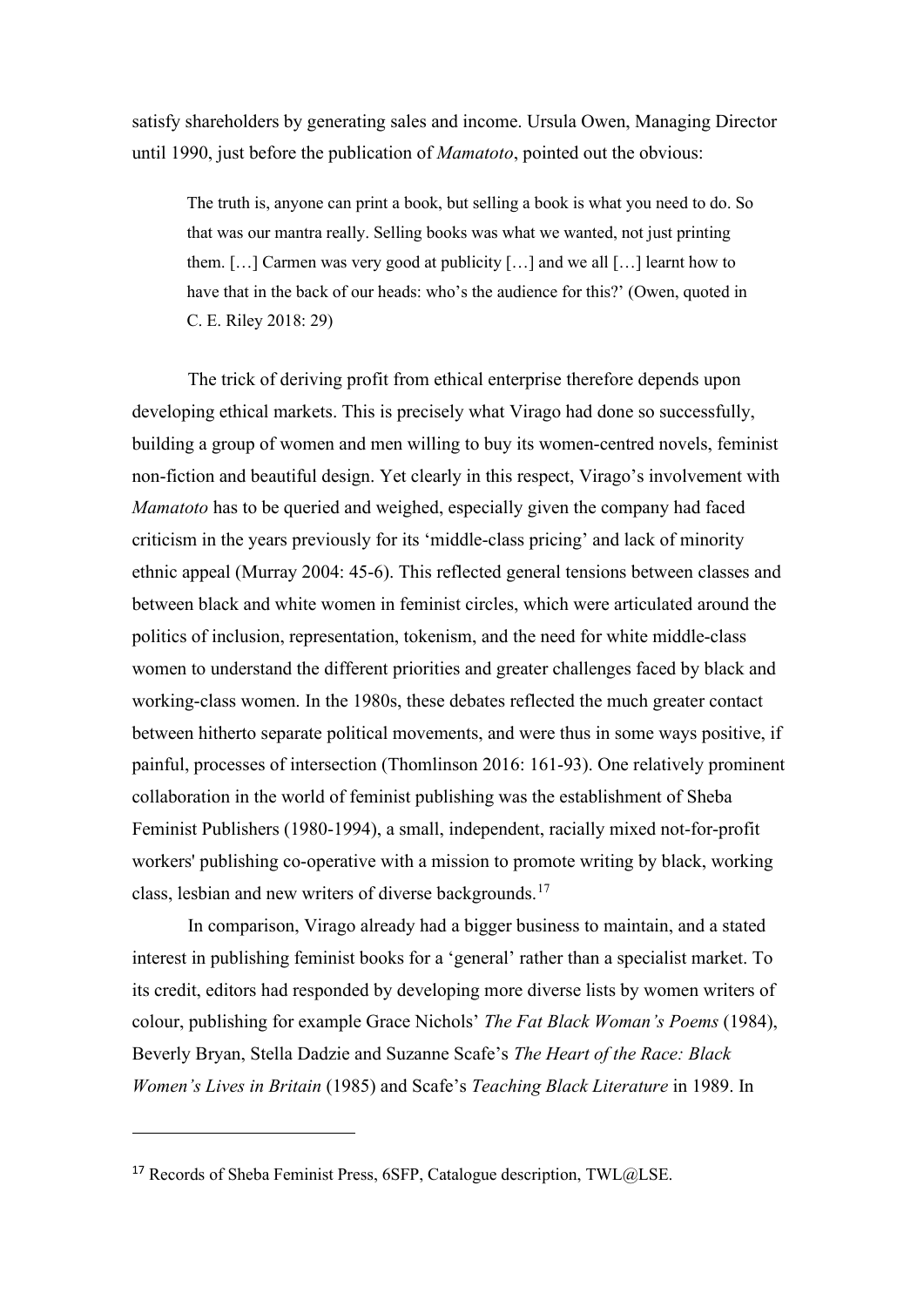1991, alongside *Mamatoto*, publications included *Incantations and Other Stories*  (Anjana Appachana), *And They Didn't Die* (Lauretta Ngcobo), *On the Road to Bagdhad*  (Guneli Gun) and working-class authors Kathleen Dayus and Pat Barker. Virago was also enjoying the best-selling UK edition of African-American civil rights legend Maya Angelou's *I Know Why the Caged Bird Sings* (1984) and sequels (1985), acquired by Ursula Owen after it had been rejected by other publishers. The company equally recognised the general equal opportunities principle that an ethical stance should not just concern products, but also recruitment and diversity in the boardroom and workforce. Lennie Goodings had joined forces with Margaret Busby of Allison & Busby and Ros de Lanerolle of The Women's Press to found Greater Access to Publishing to accelerate inclusion of BME women in the industry in 1987, and Virago appointed Melanie Silgardo as editor in 1988 (Busby & Goodings 1988; Goodings 2020: 131-34; C. E. Riley 2018: 68).

Black British writers nonetheless felt under-represented, asking why racism in distant lands might be more palatable for white readers than racism at home, and critiquing the dominance of UK culture by American writers in general (Burford 1986). [18](#page-15-0) The embarrassing and painful withdrawal of Virago's *Down the Road, Worlds Away* in 1987, written by a white man hoaxing as a British Asian woman, pointed further to the complex relationship between producer and product, experience and text – and the challenge posed to publishers to authenticate as well as market (Goodings 2020: 135-37). Ursula Owen, in *Publishing: The Future* (1988) put it that 'black women have felt excluded from the account [but we're] conscious too of the difficulties for a largely white women's press in getting such publishing right' (1988: 94). Virago's 'circuit of culture' did not easily make for changing tastes which depend upon social networks and disposable income as much as any marketing strategy (Flew 2013: 70-1, 83). Crosssubsidising the niche and nuanced with popular products is normal publishing practice, but here required a political price. The point is that *Mamatoto*'s commercial success in contrast to its scathing reception by feminist reviewers for its neo-colonial character points to compromise in the interests of attracting TBS and its customer base. Other

<span id="page-15-0"></span><sup>&</sup>lt;sup>18</sup> For the stereotype of the Virago reader, see Young, Elizabeth (1989), The Business of Feminism: Issues in London Feminist Publishing. *Frontiers: A Journal of Women Studies, 10*(3), 1-5. doi: 10.2307/3346431 p.3.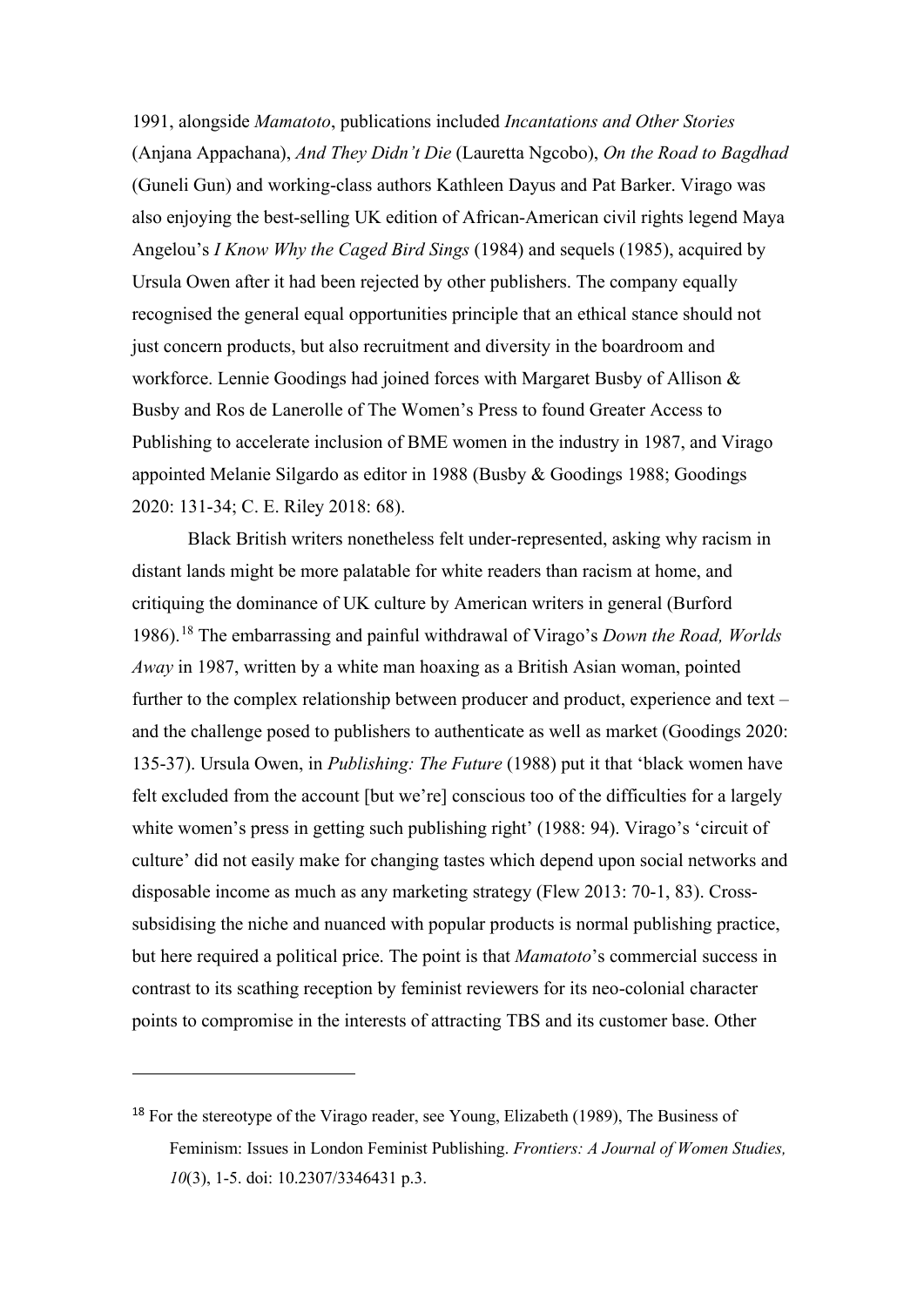markets perhaps could have been sought: more pertinently, perhaps TBS' mamas could have been teased and pleased in more critical ways.

Whilst considering the questionable anthropology brought by TBS' team, indeed Roddick's self-image as a latter-day 'Columbus', it is important to recognise TBS' contribution (A. Roddick & Miller 1991: 166). The company was perhaps one of the first 'disrupters' and its fairtrade initiatives were truly pioneering. Their 1987 launch of 'Trade Not Aid' commissioned craft products and worked with independent producers, predating the first certification for ethically trade coffee (by Max Havelaar in 1988) and Green & Blacks chocolate in 1991. As the name suggests, Roddick's philosophy was that poverty alleviation worked best through 'work rather than handouts', and was what people preferred (165). She also saw business as able to cut through the 'red tape' she thought emmeshed governments or NGOs (52). Their first venture, selling wooden 'footsie rollers' made by destitute boys in Tirumangalum, India, was a failure. Paying the same rates as to the original makers in the Channel Islands, 'the money did not screw up the local economy because it went straight into the [International] Boys' Town Trust and was used to support its charitable work' (169). Too late they discovered financial mismanagement and hidden sweatshops, requiring a complete relaunch (167- 72). However their second venture, handmade paper from Nepal, sourced from women using traditional methods to turn cotton rag waste into saleable designs, worked better. Complementing their decision to use recycled paper throughout the company, the first range was sold during Christmas 1989 (172). Other enduring partnerships were forged. Roddick admitted 'not all of our Third World ventures have worked' although, in her view, 'we do better than the United Nations', which she claimed then had a 10 per cent success rate  $(185)$ .

A noteworthy success is SoapWorks, a 'micro-enterprise' the Roddicks established in an area of Glasgow decimated by unemployment in [19](#page-16-0)88.<sup>19</sup> Independently run, with a community profit scheme and 94 permanent full-time employees, the Roddicks launched it to replace a European soap supplier, rejected for cheap labour (A. Roddick 2000: 62-3). At the time of writing, Soapworks Ltd is the UK's largest manufacturer of soaps. The regenerative effects of such investments were equally felt in Littlehampton, Roddick's working class hometown, where TBS

<span id="page-16-0"></span><sup>19</sup> See https://www.soapworksltd.co.uk/soapworks-story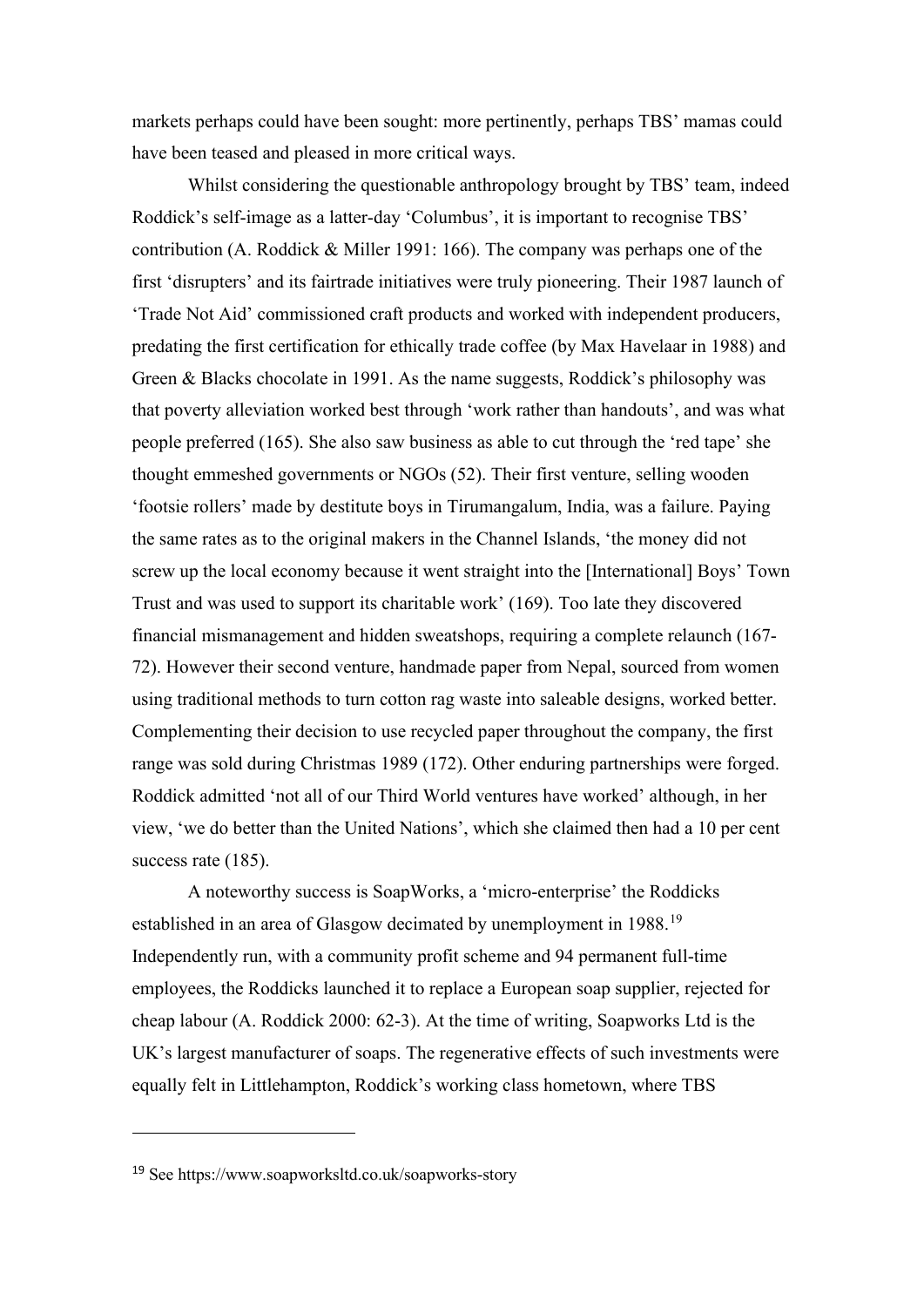established its headquarters. Confessedly unorthodox, staff volunteering programmes, an onsite nursery, counselling, celebrations, inhouse product testing, all gave the place a legendary reputation. In 1991, the year *Mamatoto* was published, TBS established the Body Shop Foundation, supported by a portion of company profits and the sale of 1.9% of the Roddicks' stake. The Foundation supported Amnesty International and a programme of orphanages, women and healthcare in Eastern Europe. But their perfect project was when Gordon Roddick convinced the trustees to put up seed capital to launch *The Big Issue* (Cooney 2017; A. Roddick 2000: 89). [20](#page-17-0)

Undoubtedly, such ethical enterprise was inseparable from the search for profit. Roddick wanted to 'cut out the middlemen', in part to gain a lead on competitors who relied on 'boring old trade fairs' and to source from remote rural areas (A. Roddick & Miller 1991: 166). For the Roddicks, ethical capitalism was not an oxymoron. Roddick refuted the description of TBS as a multinational company, preferring the term 'global' as associated with 'responsible, multi-cultural', anthropological and spiritual', in contrast to 'gobb[ling] up other companies' (253). Further: 'The unmet challenge of Western institutions is to recognize the importance of taking responsibility and building new models of progress. […] I'm including alternative trade federations, human rights groups, the co-operative movement, the community economic development ideas, independent think tanks, radical academic philosophers, economists and political scientists' (A. Roddick 2000: 64).

Did Roddick's ambition to meet all these standards – and focus more on campaigning than sales – threaten the business altogether? When profits plummeted in the late 90s, the business media blamed Roddick's management style – describing her as ambitious, self-righteous, flighty, in contrast to the 'professional' approach of Patrick Gournay, of Danone foods, who, in 1998, was hired at shareholders' insistence (Cope 1998). Roddick, never hampered by a feminist avowal of 'leaderlessness', described a 'bull's eye on my back' for flying too high (A. Roddick 2000: 215). But she attributed their business challenges to the American expansion, 'the graveyard of European retailers', as Tesco equally discovered to its cost (139-141). TBS' franchise structure ate up their margins. Roddick's policy of hiring on the basis of shared values, rather than management or business experience, was also often self-confessedly disastrous, though

<span id="page-17-0"></span><sup>&</sup>lt;sup>20</sup> See also <https://revolutioninkindness.org/closing-statement-revolution-kindness/>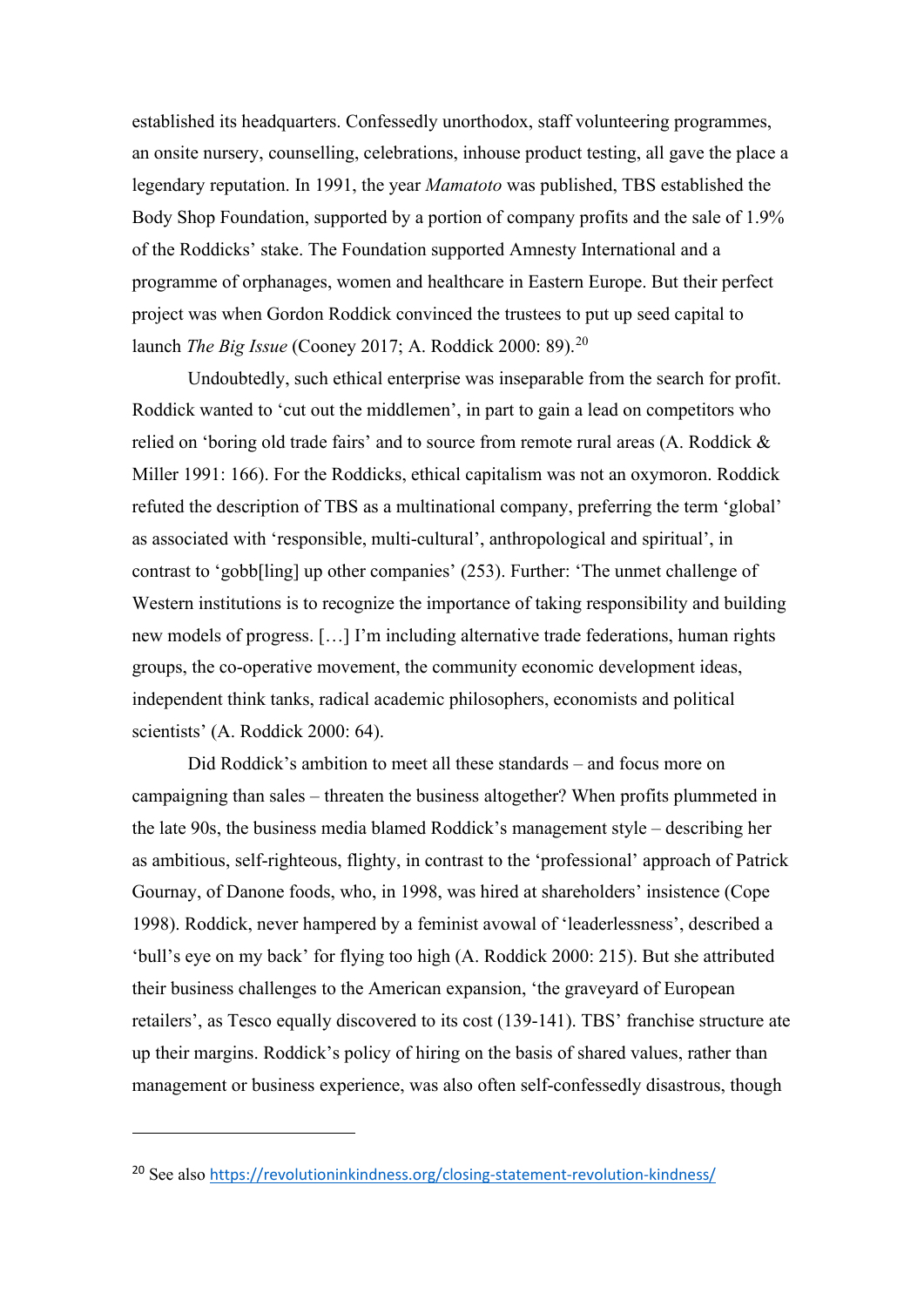many business analysts were impressed by the 'emotional bonding' of the Body Shop employee community (Martin, Knopoff, & Beckman 1998). Commitments to suppliers and employees hampered when speed was necessary to compete and innovate: 'There were so many things we couldn't do, from manufacturing to distributing. We couldn't use about 50 percent of the available ingredients because they had been tested on animals' (A. Roddick 2000: 143). The Mamatoto range itself seemed cursed, as the firm discovered too late that *mama toto* means 'motherfucker' in some parts of Mexico. Roddick describes this as 'a genuine cultural mistake' (144). Further, despite market research into what mothers would enjoy, the range did not compete with established brands such as Johnson & Johnson. It seemed that mothers buy products for children which remind them of their own childhood, and the new scents of essential oils had not yet insinuated themselves into olfactory memory in this way.<sup>[21](#page-18-0)</sup>

#### **Aligning value chains: TBS's social audit and Virago's Oxfam deal**

The challenges posed by such multiple commitments to satisfying suppliers, employees and customers, were recalled by TBS' General Manager for Company Culture, Sue Belgrave, who in addition to enjoying her unusual job description, explained her work as 'continuously providing forces of integration to counter the forces of disintegration that come from change'. Yet Belgrave also summarised her mission as 'holding onto our values'.<sup>[22](#page-18-1)</sup> Fair trading reflected a deepening argument that 'value chain alignment' was TBS' distinction in the cosmetics business. These were the terms used by Maria Sillanpää and David Wheeler, commissioned by the Roddicks in the mid-90s to design a 'social audit' tool to go alongside the conventional annual financial audit (Sillanpää 1998; Wheeler & Sillanpää 1998).

<span id="page-18-0"></span><sup>&</sup>lt;sup>21</sup> Sue Belgrave interviewed by Margaretta Jolly, 8 February 2019. It is interesting in this light to note Johnson & Johnson's 2008 relaunch of its 'classic' baby range took out parabens, adding in essential oils. See Critchell, Samantha (2008, 20 April), Smelling as Sweet as a Newborn Baby, *Mercury News*. Retrieved from

<span id="page-18-1"></span>https://www.mercurynews.com/2008/04/20/smelling-as-sweet-as-a-newborn-baby/. <sup>22</sup> Sue Belgrave, interviewed by Margaretta Jolly, 8 February 2019.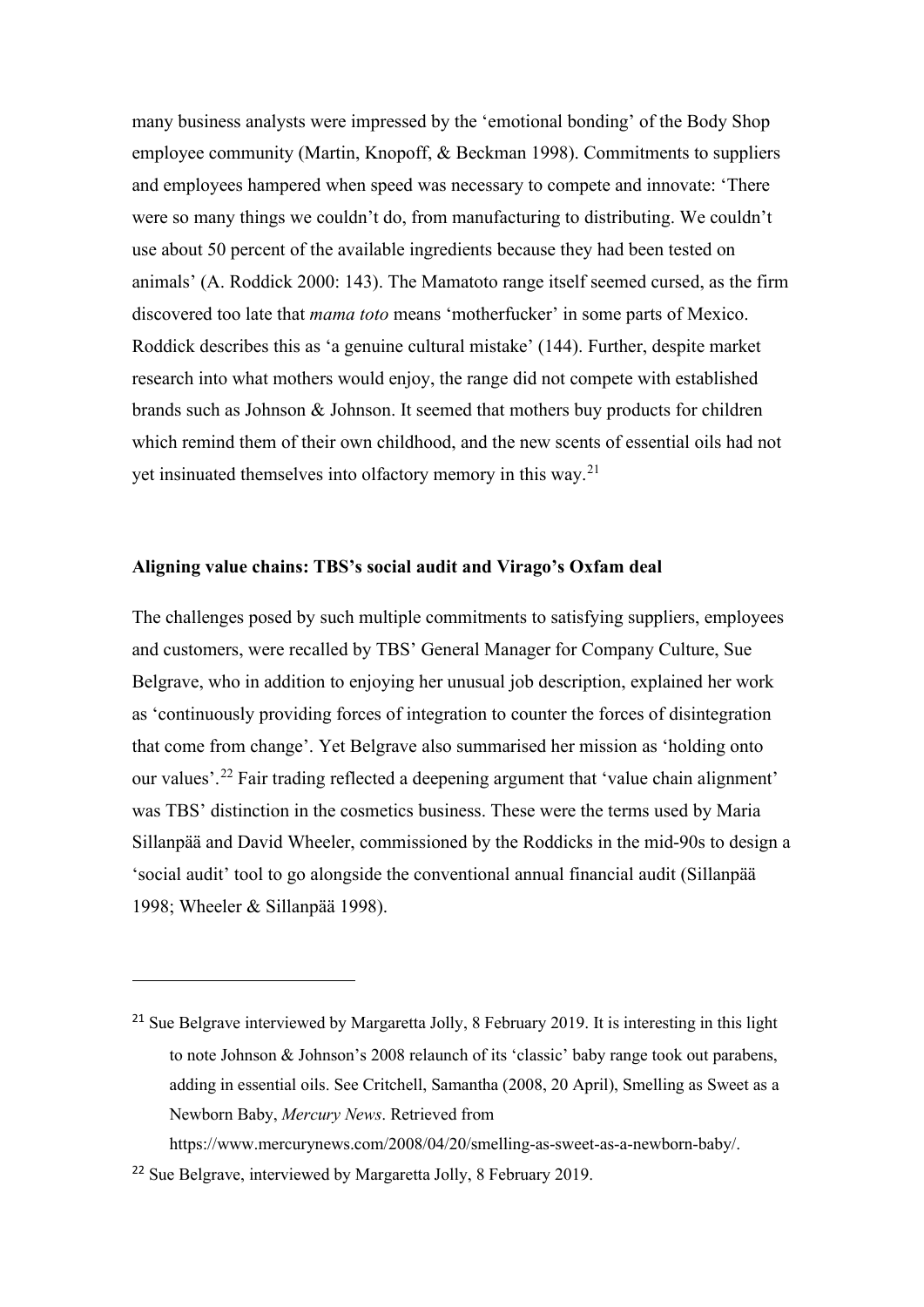Conventionally, the 'value chain' refers simply to the process whereby financial value is added through the business cycle, from sourcing of materials through design, production, marketing, distribution and customer support. Value chain analysis is therefore a widely-used tool for businesses today in understanding which of their activities are more and less competitive, and therefore the source of profit. But TBS' approach dramatically foregrounded social alongside financial value – a very different way of thinking about profit. In concrete terms, this meant highlighting numbers and conditions of fair-trade suppliers or energy source or sustainable ingredients; it meant identifying stakeholders beyond shareholders and consulting such stakeholders to develop products and set priorities (Crane & Matten 2010: 213). Consultation also required transparent discussion about company values and independent surveys of employee as well as customer satisfaction. Sillanpää and Wheeler argued this required:

(i) a commitment to share perspectives and beliefs via dialogue and effective communication; and (ii) a willingness to allow collective values to develop and evolve – again via active dialogue. Values which are articulated top-down or which are cast in tablets of stone are by definition non-inclusive and will inevitably become ossified. (203)

This also formalised the social responsibility of the company not just to shareholders and customers but to employees and suppliers, even to 'non-human species', which, as TBS showed, was popular with consumers (206). 'Aligning' values, then, was about consistency in 'environmental issues, animal welfare and human rights', about employee trust as well as about product quality and service speed and making this clear to consumers (203). In this way, corporate values become an essential part of the value chain, and anchor a company's culture and brand identity, defining organisational reputation, which then becomes the most important intangible asset. According to its designers, focusing on social value drew on the successes of the British cooperative movement and East Asian business philosophy, and did not hamper but enhanced financial profitability through increasing job satisfaction and consumer respect. Ultimately, thus holding on to 'values' meant boosting the sales and profitability of the company.

TBS' social audit was praised by subsequent business ethicists as a best practice example. The development charity Oxfam showed in 2009 how it worked in practice in TBS's sourcing of ethanol from a women's sugar cane farm in Ecuador to build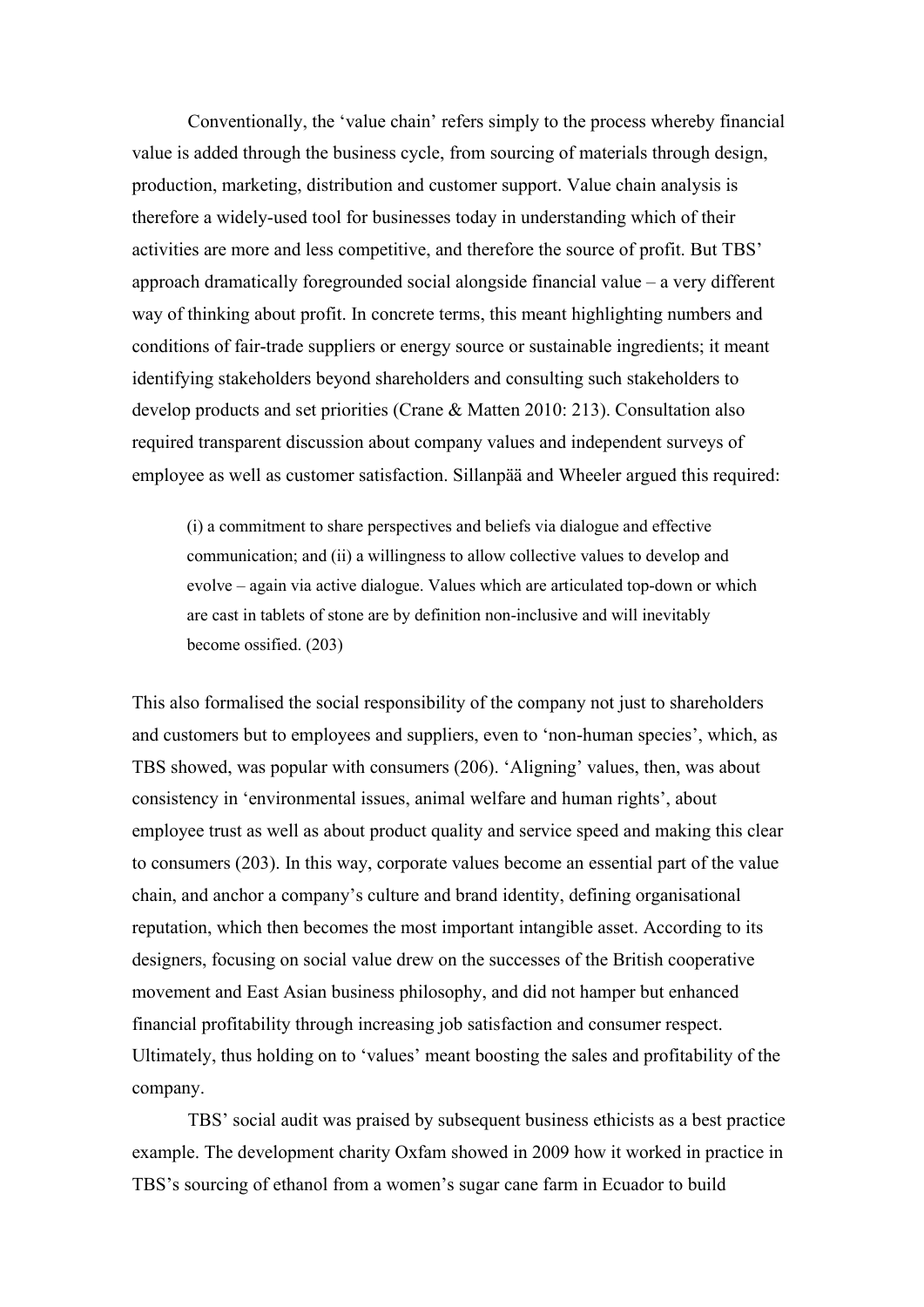capacity for smallholders so that they could command good wages and contracts, develop women's leadership, manage negotiations. The great complexity of this policy, which may involve hundreds of agreements through the supply chain, and buying at a pre-determined price, is justified to the shareholders and consumers, as part of the brand's 'value'. This depends on traceability, on proof of social and ethical standards, alongside quality control for delicate, often wild harvested crops (Oxfam 2009). Oxfam had led Fair Trade in the UK, when, radicalised in the 1970s to consider the independence movements of former colonies, it expanded its charity shop income in 'Helping by Selling' craft products made by developing country producers, attempting to cut out middlemen and nurture cooperative structures. In its most radical moments, it even gave all profit back to the producers (Black 1992: 167-69).

It is intriguing then, to consider Virago's Oxfam venture, contemporaneous with the *Mamatoto* deal. The publisher clearly hoped to attract new readers through distribution via Oxfam shops, and, as with TBS, valued a clever case of partnerbranding. Oxfam's UK supporters probably mirrored TBS consumers – well meaning, well-off, white, empathic towards developing countries. The deal also reveals Oxfam's long-standing respect for Virago, and its hope that Virago's expertise in popular literature would benefit its own attempts to diversify its supporter base. Negotiations between the two bodies show Virago's Lennie Goodings learning more about aid politics and working to develop a more inclusive product than *Mamatoto*, writing that 'I have only recently begun to see that aid has a particular relevance to gender<sup> $23$ </sup>

The partnership originated when Robert Cornford, Oxfam's Publications Manager approached Goodings as the charity was preparing for its  $50<sup>th</sup>$  anniversary in 1992, fulfilling its long-term ambition to work with Virago. The initial idea was for two books, focused on north-south and south-south women's dialogues and girls' wishes for a fairer world (from around the world).<sup>[24](#page-20-1)</sup> Goodings however suggested retuning an existing idea of a book of 'Writers in their Kitchens'. The end result was *Loaves and Wishes: Writers Writing on Food*, published in 1992 (Till). Contributors included

<span id="page-20-0"></span><sup>23</sup> Ms. Oxfam PUB/1/4, The Bodleian Library. *Letter to Robert Cornford from Lennie Goodings, 27 July 1991.*

<span id="page-20-1"></span><sup>&</sup>lt;sup>24</sup> Ms. Oxfam PUB/1/4, The Bodleian Library, 'Loaves and Wishes: Writers Writing on Food', 1991-1992, comprising correspondence with women's publisher, Virago.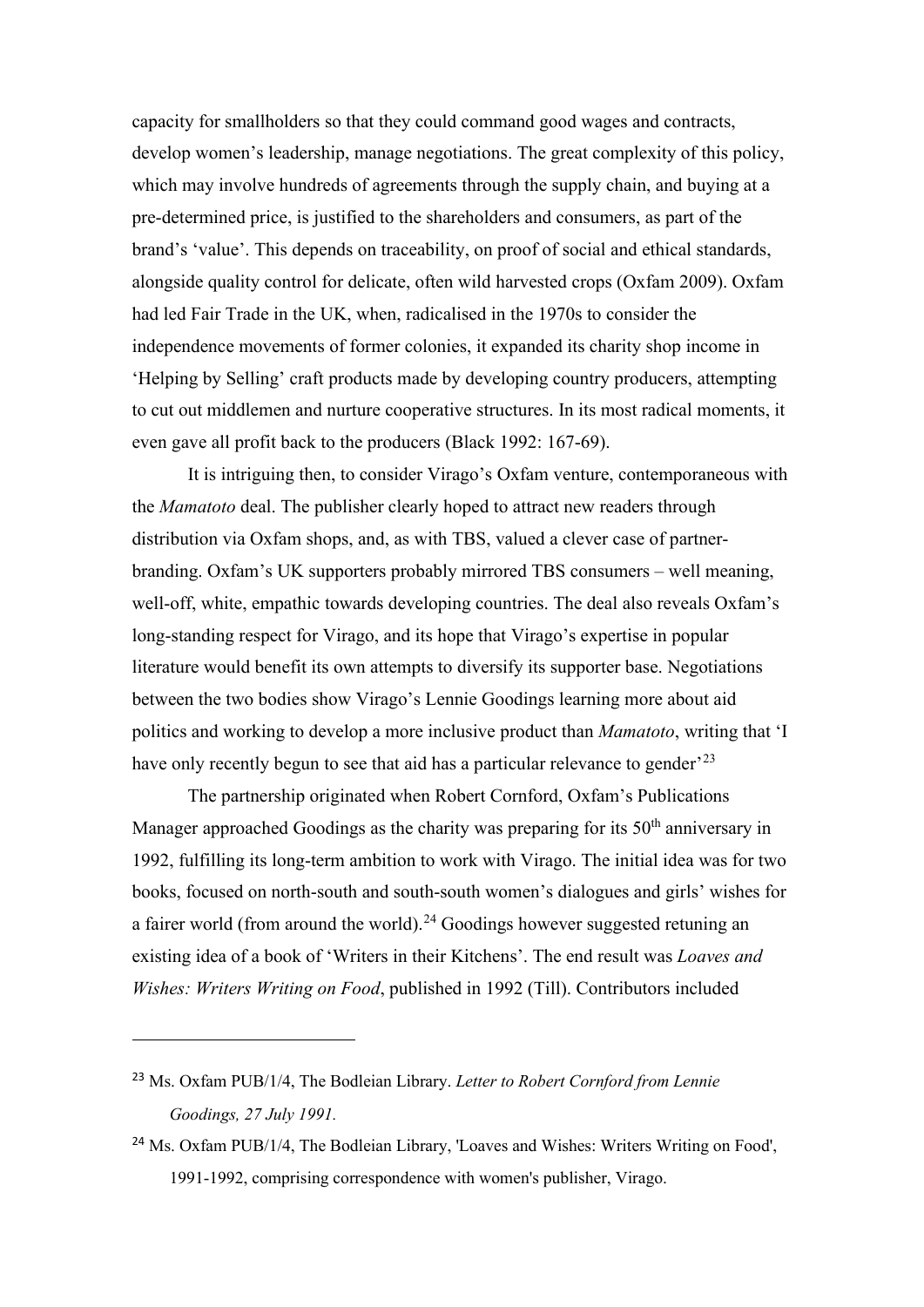Maeve Binchy, Germaine Greer, Shashi Despande, Maxine Hong Kingston, Chinatsu Nakayama (the latter's piece translated by Elizabeth Wood), Sohaila Abdulali, Margaret Drabble, Margaret Atwood and Attia Hosain. Goodings saw 'a rather nice irony' of women writers exploring the 'traditional space for women' of the kitchen, with a 'behind the scene look at public women' and interesting recipes, but noting that 'I expect writers will want to contribute to the book because of their support for Oxfam and I think people buying it will do so in very much the same spirit.*'* She wrote to Cornford that

it might be a good idea to have a rather hard introduction – perhaps from someone at Oxfam? We have just completed a book about birth (called *Mamatoto*) with The Body Shop and though it's primarily a celebration, we've got pages throughout called FACTS YOU DON'T WANT TO KNOW which give a few salutary facts about poverty, corruption, smoking etc.<sup>[25](#page-21-0)</sup>

Goodings continued: 'I think the book should provide an education for people that will help them to see that politics, power, food are all linked. I would like to talk more about this point in particular reference to the non-Western women who will be asked to contribute to the book.' Oxfam's own internal discussions showed some disquiet about the balance of purpose with profit. Director of Communications Audrey Bronstein objected to what seemed to her to be hardly relevant to development or even gender, noting 'most women don't even have kitchens'.<sup>[26](#page-21-1)</sup> Cornford, who had defended the book to skeptical colleagues later acknowledged it had become the niche literary celebrity cookbook they had feared. But for him the Virago branding provided a guarantor of feminist value, continuing:

this is not intended to be an OXFAM book about food/nutrition but a Virago book that they want to do with us about writers and their response to food. Overburden it

<span id="page-21-0"></span><sup>25</sup> Ms. Oxfam PUB/1/4, The Bodleian Library. *Letter to Robert Cornford from Lennie Goodings, 27 July 1991.*

<span id="page-21-1"></span><sup>&</sup>lt;sup>26</sup> Ms. Oxfam PUB/1/4, The Bodleian Library. Handwritten note from Audrey Bronstein to Robert Cornford, 1991*.*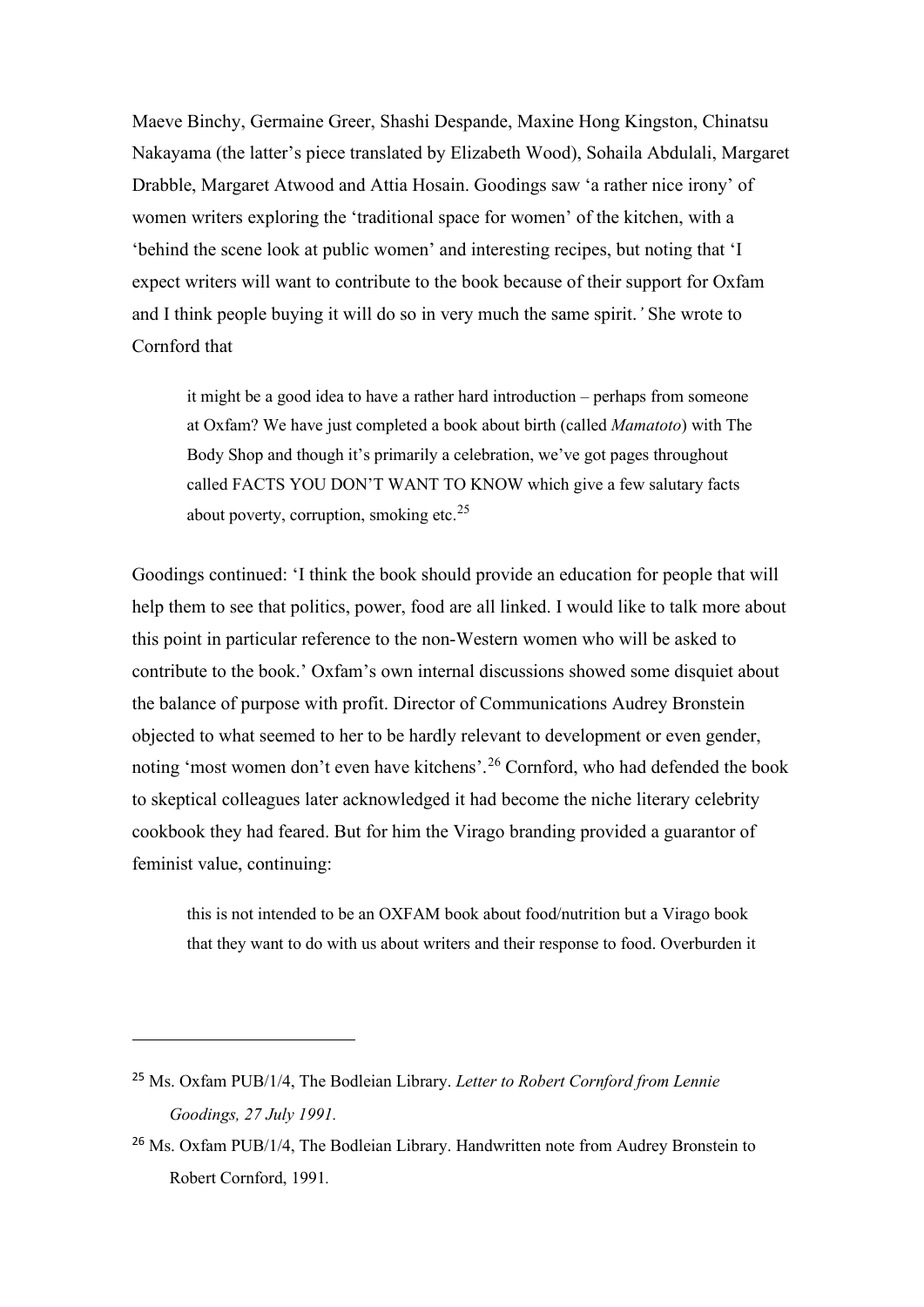with issues-based material and it will stop being what it is planned to be, and not be what Virago want to do. $27$ 

In the end the 'food facts' were dropped, and the editorial notes toned down. Yet both sides were happy with the product. Together, they collaborated further over the next two years, producing a women's pocket diary on the theme of land and land rights. Weaving information about farmers' struggles into the diarising of women living very different lives was laudable and was perhaps an even stronger alignment of the value chain (Wells 1995). But this attempt at popularly packaging the political proved less commercially successful and Virago failed to sell many diaries outside of Oxfam's charity shops. Speculations were that more specialist presenting of a 'dour' theme was needed; Oxfam felt Virago could also have done more to promote it.<sup>[28](#page-22-1)</sup> Yet Virago's efforts here – notably led by editor Melanie Silgardo – suggest attempts to build an ethical market with products which had precisely the insight and respect for developing country women and economies that *Mamatoto* lacked.

#### **Legacies and Lessons in the era of mumpreneurs**

The story of *Mamatoto* is one of clever commerce and partnership but ideological challenges. The book's attempt to celebrate maternal creation spoke louder of the inequality of mothers in neo-colonial and postcolonial economies, and of racial and cultural divide rather than unity. The accompanying mother-and-baby creams no longer exist. But its production also expresses trade-offs within a movement for women's cultural and economic development, fair trade and corporate social responsibility which was gaining ground even as globalised financial capitalism was being unleashed in the era of Reagan and Thatcher.

<span id="page-22-0"></span><sup>&</sup>lt;sup>27</sup> Ms. Oxfam PUB/1/4, The Bodleian Library. Memo from Robert Cornford to Audrey Bronstein, 11 June 1991.

<span id="page-22-1"></span><sup>&</sup>lt;sup>28</sup> MS. Oxfam PUB/1/8, The Bodleian Library. 'Oxfam/Virago Diary', 1996, relating to a diary created with women's publisher Virago, on the theme of women and land.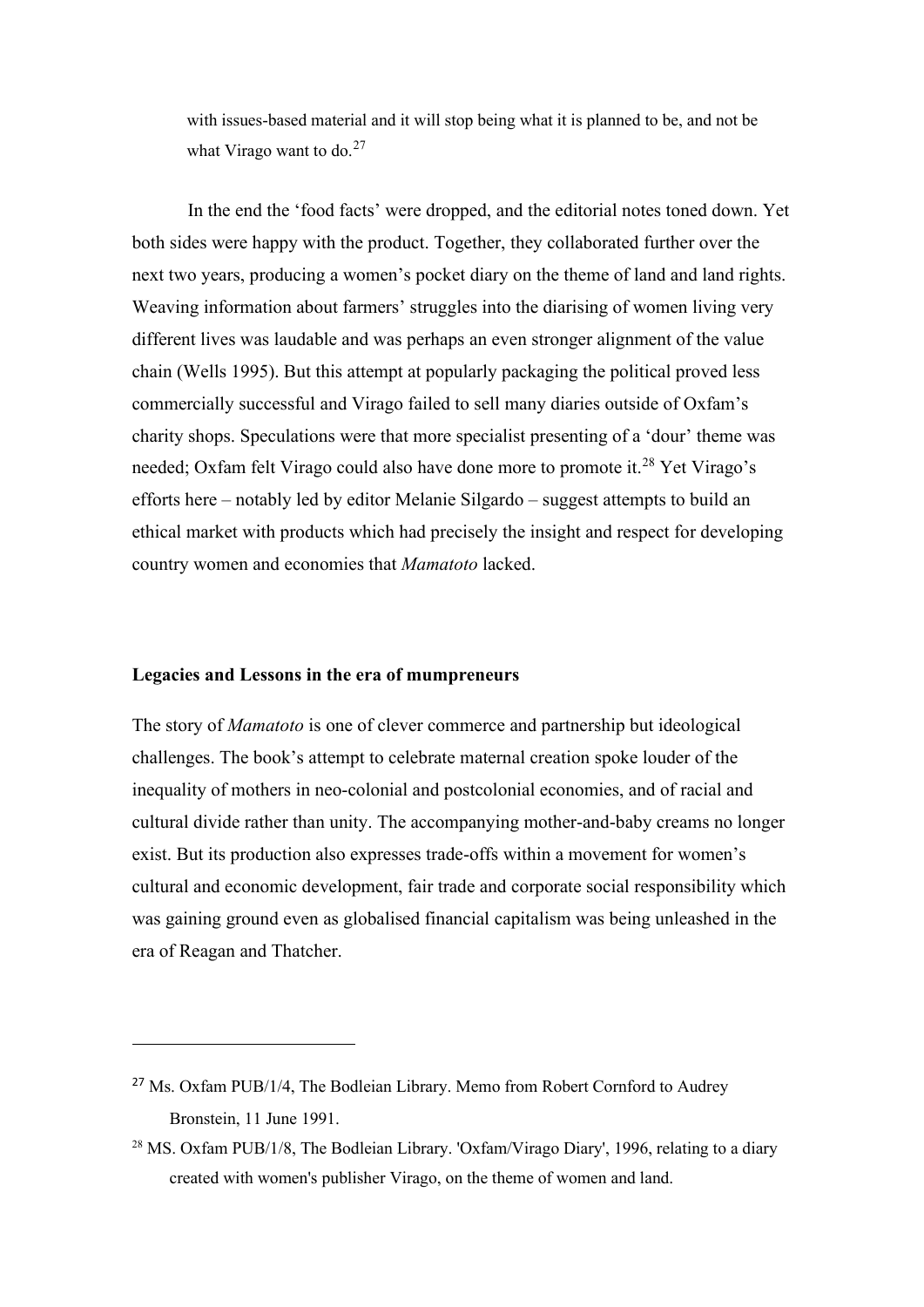In today's environment of austerity and reactive populism, many feminists are troubled by the ease with which the same multinationals have adopted corporate social responsibility programmes. Axiomatic for most of the women's liberation movement and black power generations would be that socialism provides a better basis for ethical development (Brown 1988). But neither Virago or TBS were socialist in structure or ownership. Nor were they alone in pursuing political ideals of redistribution alongside fair employment for ethical products. As we come to know more about the history of activist entrepreneurs in the UK's postwar social movements, we can see that then as now, business ventures offer undeniable appeal to progressives as well as conservatives, promising a life of apparent independence, creativity, and control. This same set of impulses has fostered an extraordinary rise in 'mumpreneurs' in recent years, reflecting women's greater access to capital and education, if not welfare. This includes a plethora of minority-ethnic owned businesses in wealthy countries and women-led small businesses in the developing countries which comprise the majority world. While the promises of micro-credit and the gender and development movement might have been unfulfilled, such businesses may be important ways to generate security and power.

What then might feminist business strategy resemble today? *Mamatoto* in my view, does not pass the test of value alignment, despite its commercial success as a selfhelp book and organic beauty range that has much in common with 'mama market' products today. The Virago-Oxfam land diary, though worthier, was less commercially successful. We must however respect Virago's longevity and perseverance in trying to walk political-popular lines as a viable business, protecting its editorial independence even as a subsidiary of a conglomerate.<sup>[29](#page-23-0)</sup> Notably this reflected the skill of Lennie Goodings as Director until 2017, whom many consider to have been crucial to the survival of a feminist vision, including in business terms: Goodings oversaw an impressive doubling of turnover to a gross of nearly £4 million with six hundred titles in print, between 1996 and 2002 (C. E. Riley 2018: 102,88). Goodings puts it that: 'from the beginning, Virago has wanted to prove that the business of publishing books by

<span id="page-23-0"></span><sup>&</sup>lt;sup>29</sup> For a discussion of Virago's attempts to navigate buyouts – its own and others, see Withers "Enterprising Women". For reflection on the challenges of conglomeration for feminist publishers in general and in relation to *Women: A Cultural Review* itself, see Jolly's introduction, this issue.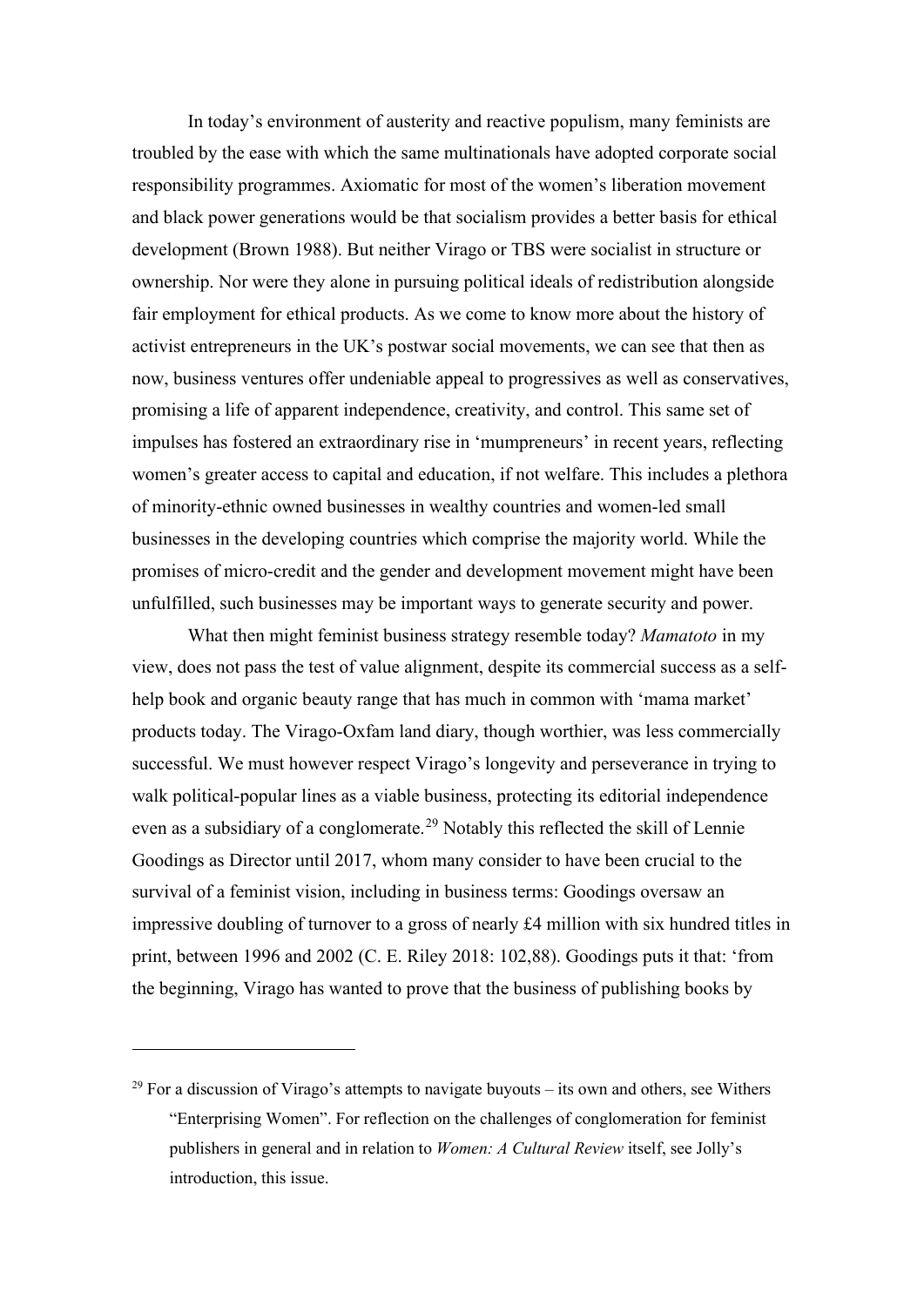women is a profitable enterprise and that the very existence of Virago shows the world that a feminist business run by women would work' (2020: 38). Continually producing 'books about, for women' as it strapline says – the brand remains true to its values of literary excellence and innovation.<sup>[30](#page-24-0)</sup> The selection promoted on Mothers' day 2019 included *Torn in Two: The Experience of Maternal Ambivalence* (Rozsika Parker), *Life After Birth* (Kate Figes), *What Mothers Do (Especially When It Looks Like Nothing)*  (Naomi Standlen), *And Now We Have Everything: Motherhood Before I Was Ready*  (Meaghan O'Connell). It promotes culturally and racially diverse lists – in 2019, Gayl Jones' *Corregidora* as a Virago Modern Classic.

The struggle to overcome divisions of class, race and region – a key goal of feminist businesses – continues. Sarah Savitt, Goodings' successor, remarked in 2016 on the 'morality in publishing', commenting on the African-American author Brit Bennett's wish as a writer not to be a translator of black grief to white audiences. 'There is that question of who a writer's audience is, and how much you connect with that, and whether you connect with something because it feels familiar or because it does feel different. It's so hard. If you thought about it too much you'd be paralysed' (Savitt  $\&$ Coonan 2016). Busby, commenting on the still posh white face of UK publishing in 2015 admitted 'I don't deny it's a bore to have to address the same topic for 30 years', referring to her co-written 1988 article with Goodings for *The Bookseller* on the Greater Access to Publishing initiative which began with a Toni Morrison quote – "It's not patronage, not affirmative action we're talking about here, we're talking about the life of a country's literature" (cited in Ellams 2015). The specific remedy for feminist literary traders – and for business and organisational development generally – is provided by numerous commentators: to employ more culturally diverse staff at the point of product selection, design and development and most importantly management. In publishing's case, this means editors, directors, finance executives, judges, festival programmers. As Ellah Allfrey puts it, 'the problem is never the writers', who are abundant, nor indeed 'the readers, who time again prove […] that they are more than capable of dealing with experiences beyond their own' (cited in Ellams 2015). There are noteworthy efforts within publishing, including growing numbers of paid internships, but the deep structural inequalities that underlie the under-representation of women of

<span id="page-24-0"></span> $30$  In its early days, it described itself as a 'feminist publishing company' (C.E. Riley p.20).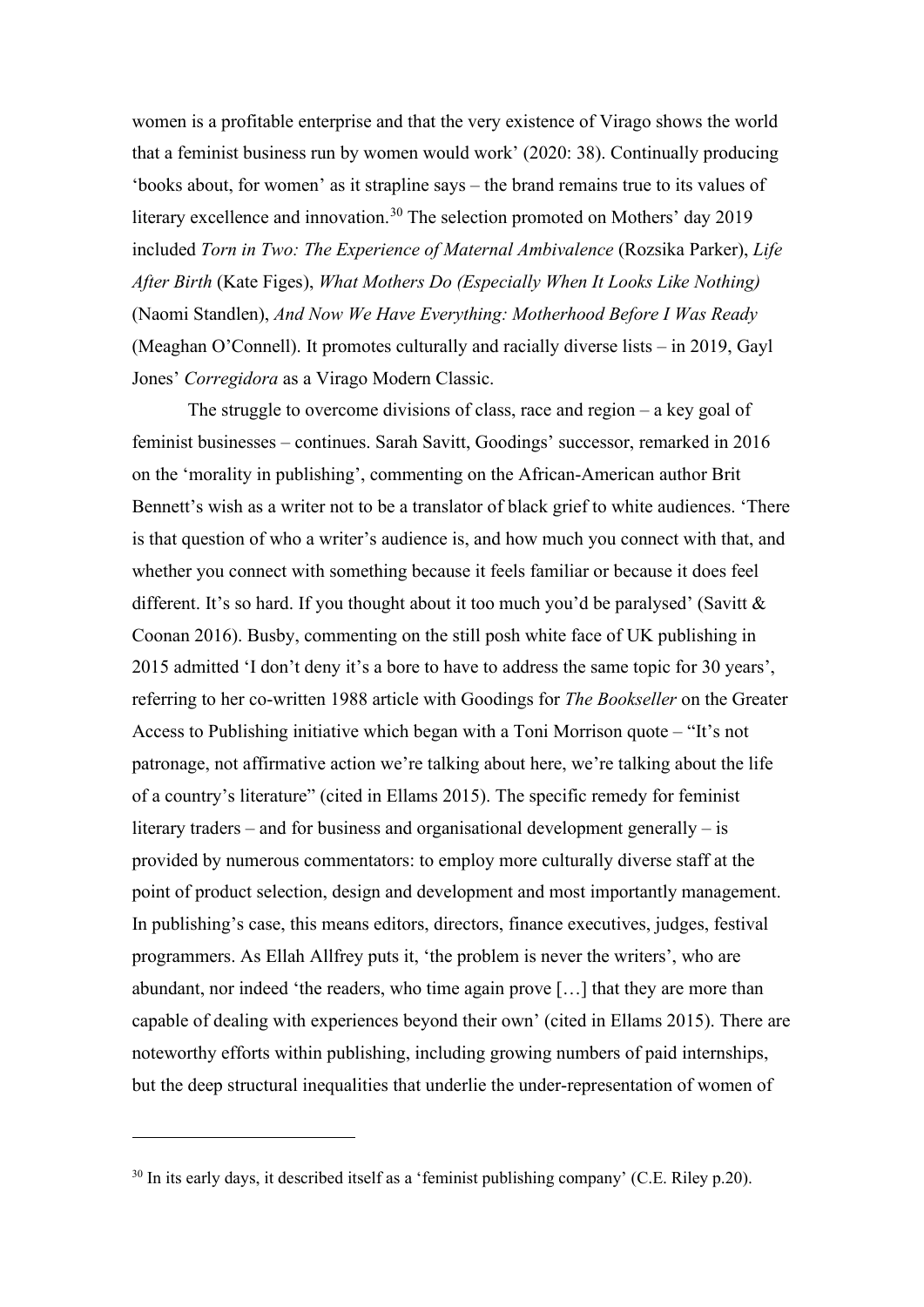colour in the industry, and in the women's movement, too, will take long to change. A truly feminist business strategy must seek to accelerate the process.

However this article has focused on a third element of feminist business strategy – seeking allies in ethical organisations and businesses, with a goal of extending ethical markets. This writer believes that here Virago's alliance with TBS was not necessarily misguided, even if the end result was. The logos of TBS's circular wings and Virago's bitten apple seen side by side on *Mamatoto*'s book cover symbolised the alliance of two powerful women-led businesses which had both made their mark in social movement worlds. Both illuminate the value of innovation, enterprise, and leadership as potential feminist attributes. Both made an economic contribution to the creation of feminist community, gave creative employment opportunities to women and highlighted the production of women-centred goods and development through women's trade. Both made visible ethical mistakes but continued to find ways to practice business ethically. These businesses have been part of a feminist contribution to the cultural and craft industries in post-industrial Britain, and struggled often, if not always successfully to retain integrity in the face of economic downturns, competition and takeovers. But the contrast with the Oxfam partnership – despite the charity's own asymmetrical relationship with aid recipients – showed it was possible to create a more inclusive, still popular product. With the right values and product range, it is possible to build the ethical market to which you aspire.

What we have seen are the risks involved where partners are uneven, here in the very mixed offer that TBS brought to Virago. And TBS's subsequent fate remains instructive for feminist entrepreneurs. In 1999, Roddick was involved in the Seattle anti-globalisation protests, introducing her revised business autobiography by asserting that: 'We must urge governments and businesses to help women in need by supporting small-scale grassroots initiatives. We have to put them first, as leaders and advisers and active participants. […] Globalization is a mug's game being played in a man's world' (A. Roddick 2000: 118). Proceeds from her autobiography went towards 'visionaries, grassroots groups and non-governmental organizations who are debunking the myths created by the WTO' (Flyleaf). Yet she and her team did not seem able to square the circle anymore. Despite improving its trading relationships, in the same year the chain's difficulties culminated in a restructure and redundancies of 300 people.

Wealthy though it made them, the Roddicks stated that they regretted they had made TBS a public company because shareholder interests ultimately held sway. They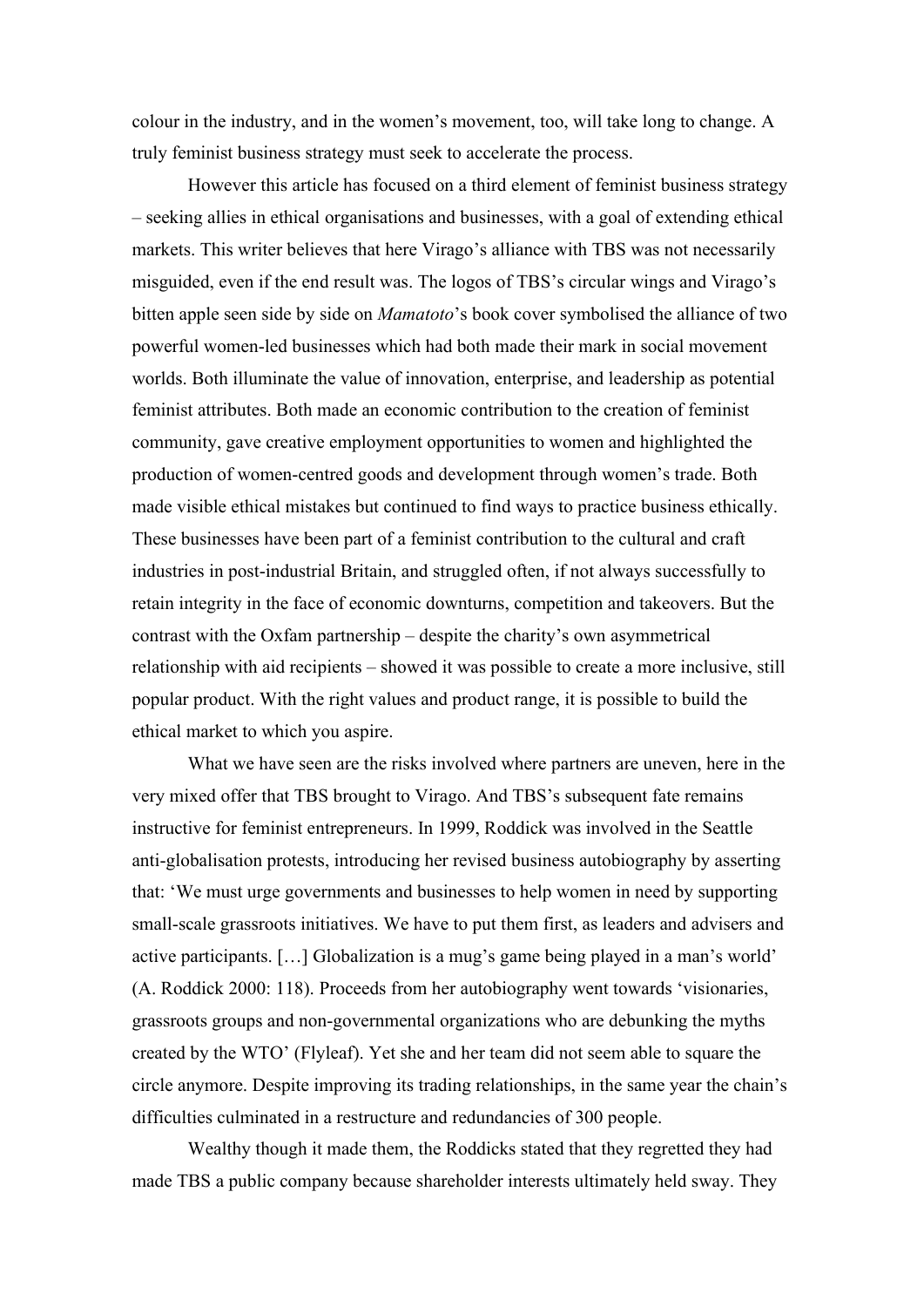considered buying back the stock not owned by them and placing all stock in trust to the employees, similar to The John Lewis Partnership, but didn't because they would have gone into extreme debt. Eventually they sold to L'Oreal in 2002, publicising their belief that they could influence it from within (G. Roddick 2010). Today, the fruit-candy flavoured retail chain appears almost unrecognisable from its idealistic early form, although its new owners, the Brazilian conglomerate Natura who bought it in 2017, promise not only economic turnaround but an ethical relaunch. Their 'Community Trade' programme – albeit not certified by an independent body like Fair Trade – directly benefits 'over 15,000 producers and their local communities', and aims to ensure that 100% of their products will be sustainable and responsibly sourced.<sup>[31](#page-26-0)</sup> In 2019, they revived a refill and recycle policy, created a campaigning zone in-store and gained 'B-Corps' status, a coveted certification of high standards in governance, customers, workers, community and environment (Smithers 2019). Feminist businesses may also directly benefit from TBS' legacy of its social audit, and the socially-focused New Academy of Business, paid for with some of the Roddicks' sale proceeds.<sup>[32](#page-26-1)</sup>

Challenging global as well as domestic divisions of labour remains essential for any feminist conception of business. Creating ethical products, especially when these embody cultural ideas as powerfully as literature can do, involves further responsibilities. Concepts of social audit, corporate reputation and an expanded understanding of value throughout a supply chain can offer practical tools for carving out sustainable and ethical business when feminists seek to expand into a wider, unequal women's market. Further, digital technology is opening new ways to track provenance and expand the possibilities of stakeholder accountability, for example block-chain technology which, in principle, allows more transparent, decentralised and real-time record-keeping of business transactions across a supply chain.<sup>[33](#page-26-2)</sup> They help

- <span id="page-26-0"></span><sup>31</sup> See<http://suppliers.thebodyshop.com/aboutus/cft/SitePages/Home.aspx> and Carlile, Clare (2018, 8 January), Naturewatch Has Lifted Its Eleven-Year Boycott against the Body Shop. *Ethical Consumer*.
- <span id="page-26-1"></span><sup>32</sup> Educating shareholders in particular was a long-held ambition. See Roddick, *Body and Soul*, p.142-43.
- <span id="page-26-2"></span><sup>33</sup> This technology was developed first to support Bitcoin. It has as yet proved disappointing in its application in fair trade contexts as has its use in socially progressive virtual currency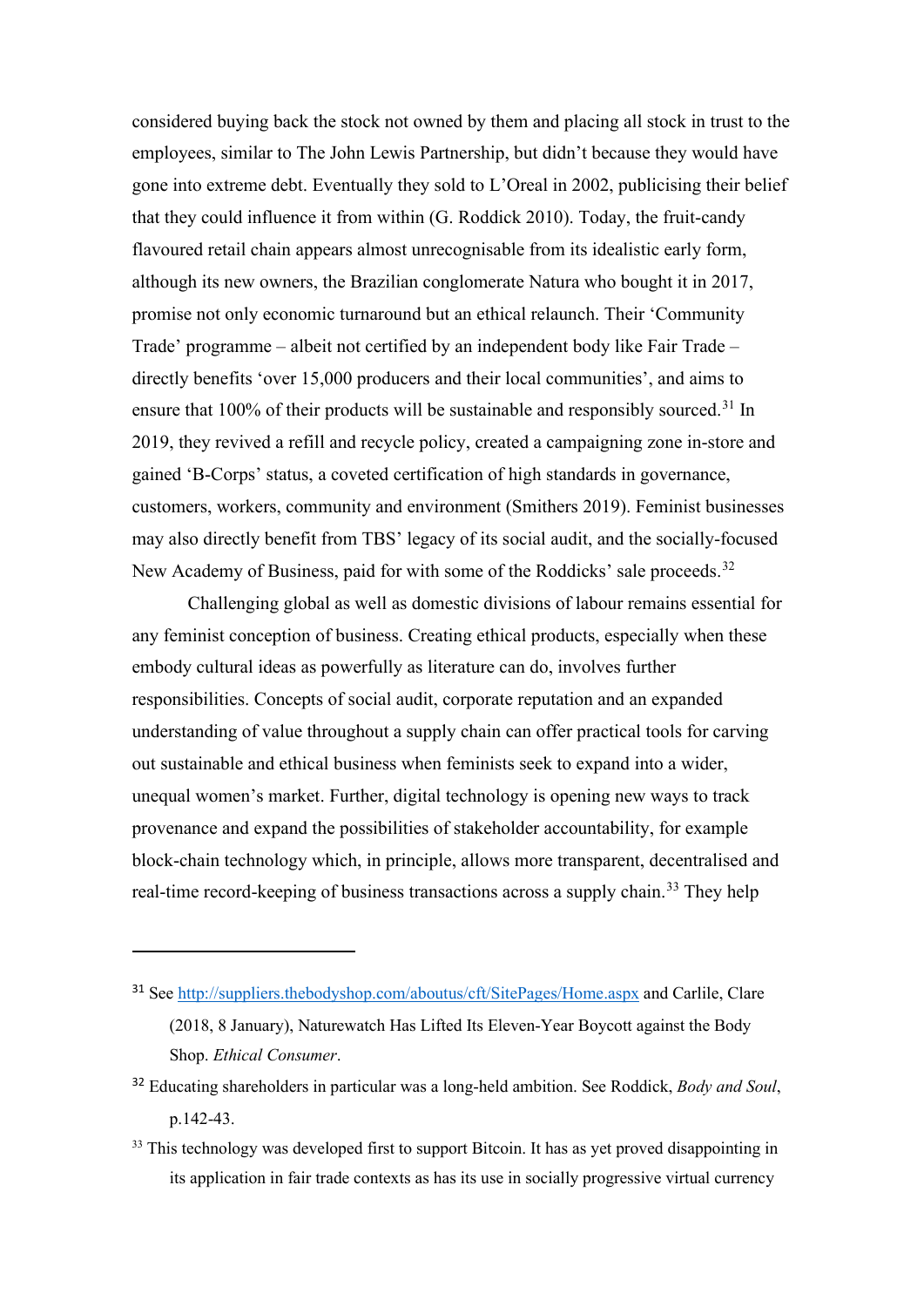align fair trade networks and policies with feminist business, bringing together crucial allies in the fight for economic, cultural and social justice and development. A feminist business strategy must be true to values of gender equality which are transformative and intersectional too.

#### **Works Cited**

 $w2$ 

- Aria, Barbara, Dunham, Carroll, Myers, Frances, Barnden, Neil, McDougall, Alan, & Roddick, Anita (1991), *Mamatoto: The Body Shop Celebration of Birth*. London: Virago.
- Aschkenasy, Julie (1990), Putting the Future into the Present: It's the Natural Thing to Do; Christmas Gifts Don't Have to Come Wrapped in Paper with Holly on It. (pp. 45). London: The Independent.
- Black, Maggie (1992), *A Cause for Our Times: Oxfam the First 50 Years*. Oxford: Oxfam.
- Brown, Ali (1988), The Market Place a Woman's Right to Choose. *Spare Rib, undefined*(195), 19-21
- Buckingham, Susan (2015), Ecofeminism. In J. D. Wright (Ed.), *International Encyclopedia of the Social and Behavioral Sciences* (Vol. 6, pp. 845-50). Amsterdam: Elsevier.
- Burford, Barbara (1986, 6 June), Star to Steer Her By. *New Statesman,* 25.
- Busby, Margaret, & Goodings, Lennie (1988), Gap Greater Access to Publishing. *The Bookseller*, 1179
- Callil, Carmen (2008, 26 April), The Stories of Our Lives, *The Guardian,* p. 12. Retrieved from [https://www.theguardian.com/books/2008/apr/26/featuresreviews.guardianrevie](https://www.theguardian.com/books/2008/apr/26/featuresreviews.guardianreview2)
- Carlile, Clare (2018, 8 January), Naturewatch Has Lifted Its Eleven-Year Boycott against the Body Shop. *Ethical Consumer*.

uses. See Thompson, Catherine (2019, February 1). Blockchain: The Answer to Everything?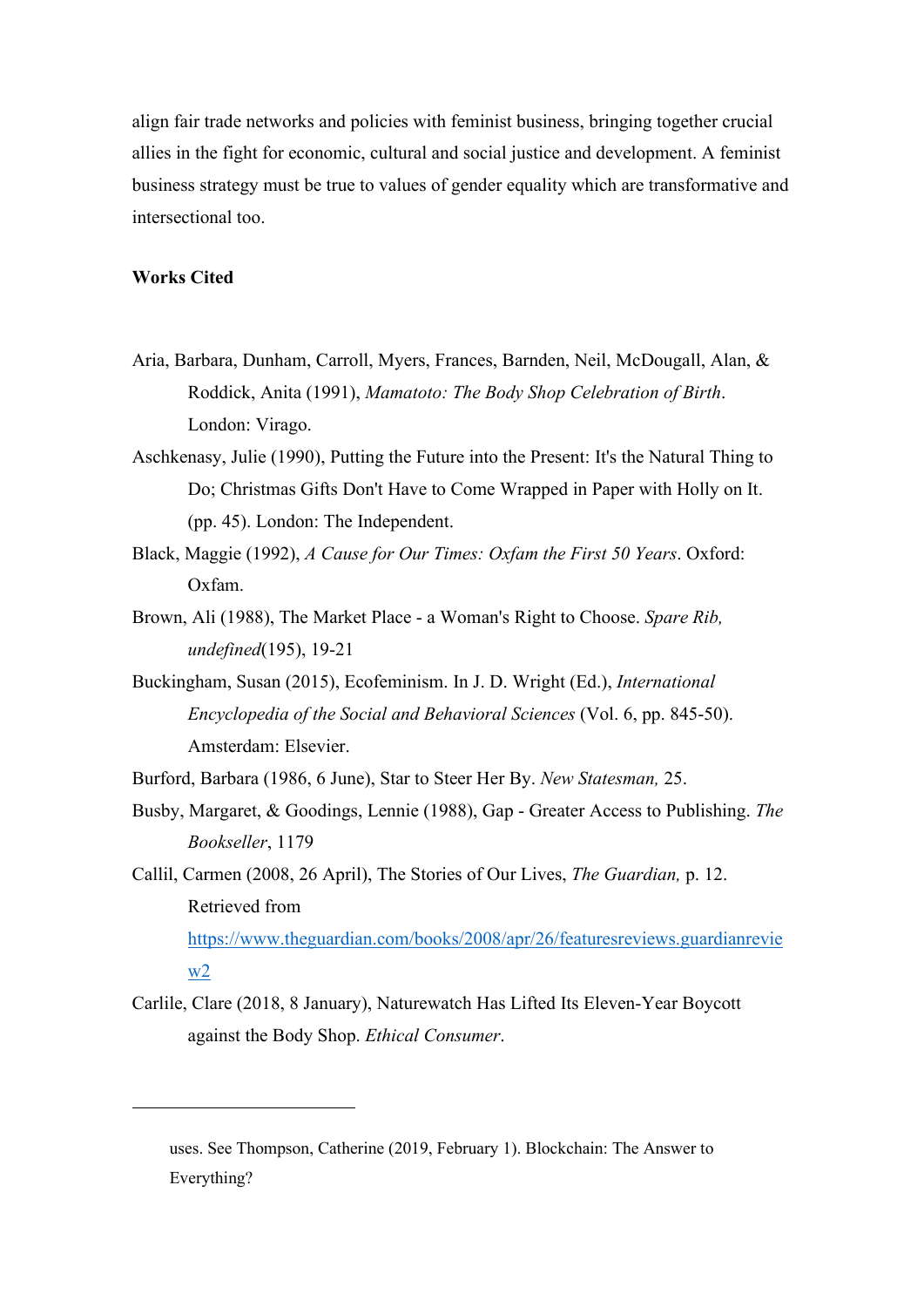- Chunn, Louise (1990, September 4), Tuesday Women: Bulletin, 683 words, *The Guardian*.
- Cooney, Rebecca (2017), Good Practice: Law and Governance Analysis: A Turbulent End to the Body Shop Foundation. *Third Sector*, 48
- Cope, Nigel (1998, 13 May), Roddick Quits Helm at Body Shop, *Independent,* p. 23. Retrieved from [https://www.independent.co.uk/news/business/roddick-quits](https://www.independent.co.uk/news/business/roddick-quits-helm-at-body-shop-1159812.html)[helm-at-body-shop-1159812.html](https://www.independent.co.uk/news/business/roddick-quits-helm-at-body-shop-1159812.html)
- Crane, Andrew, & Matten, Dirk (2010), *Business Ethics: Managing Corporate Citizenship and Sustainability in the Age of Globalization* (3rd ed. ed.). Oxford: Oxford University Press.
- Critchell, Samantha (2008, 20 April), Smelling as Sweet as a Newborn Baby, *Mercury News*. Retrieved from [https://www.mercurynews.com/2008/04/20/smelling-as](https://www.mercurynews.com/2008/04/20/smelling-as-sweet-as-a-newborn-baby/)[sweet-as-a-newborn-baby/](https://www.mercurynews.com/2008/04/20/smelling-as-sweet-as-a-newborn-baby/)
- De Bellaigue, Eric (2004), *British Book Publishing as a Business since the 1960s: Selected Essays*. London: British Library.
- de Laat, Kim, & Baumann, Shyon (2016), Caring Consumption as Marketing Schema: Representations of Motherhood in an Era of Hyperconsumption. *Journal of Gender Studies, 25*(2), 183-99. doi: 10.1080/09589236.2014.927353
- Eisenberg, Arlene, Murkoff, Heidi Eisenberg, & Hathaway, Sandee Eisenberg (1984), *What to Expect When You're Expecting*. New York: Workman.
- Ellams, Inua (2015, 11 December), How Do We Stop Uk Publishing Being So Posh and White?, *The Guardian,* p. unpaginated. Retrieved from [https://www.theguardian.com/books/2015/dec/11/how-do-we-stop-uk](https://www.theguardian.com/books/2015/dec/11/how-do-we-stop-uk-publishing-being-so-posh-white-male)[publishing-being-so-posh-white-male](https://www.theguardian.com/books/2015/dec/11/how-do-we-stop-uk-publishing-being-so-posh-white-male)
- Flew, Terry (2013), *Global Creative Industries*. Hoboken: Wiley.
- Goodings, Lennie (2020), *A Bite of the Apple: A Life with Books, Writers and Virago*. Oxford and New York: Oxford University Press.
- Grant, Tina (2003), The Body Shop International Plc History. In T. Grant (Ed.), *International Directory of Company Histories* (Vol. 53, pp. 69-75). London: St. James Press.
- Grossman, Michele, & Cuthbert, Denise (1996), Body Shopping: Maternity and Alterity in Mamatoto. *Cultural Studies, 10*(3), 430-48. doi: 10.1080/09502389600490261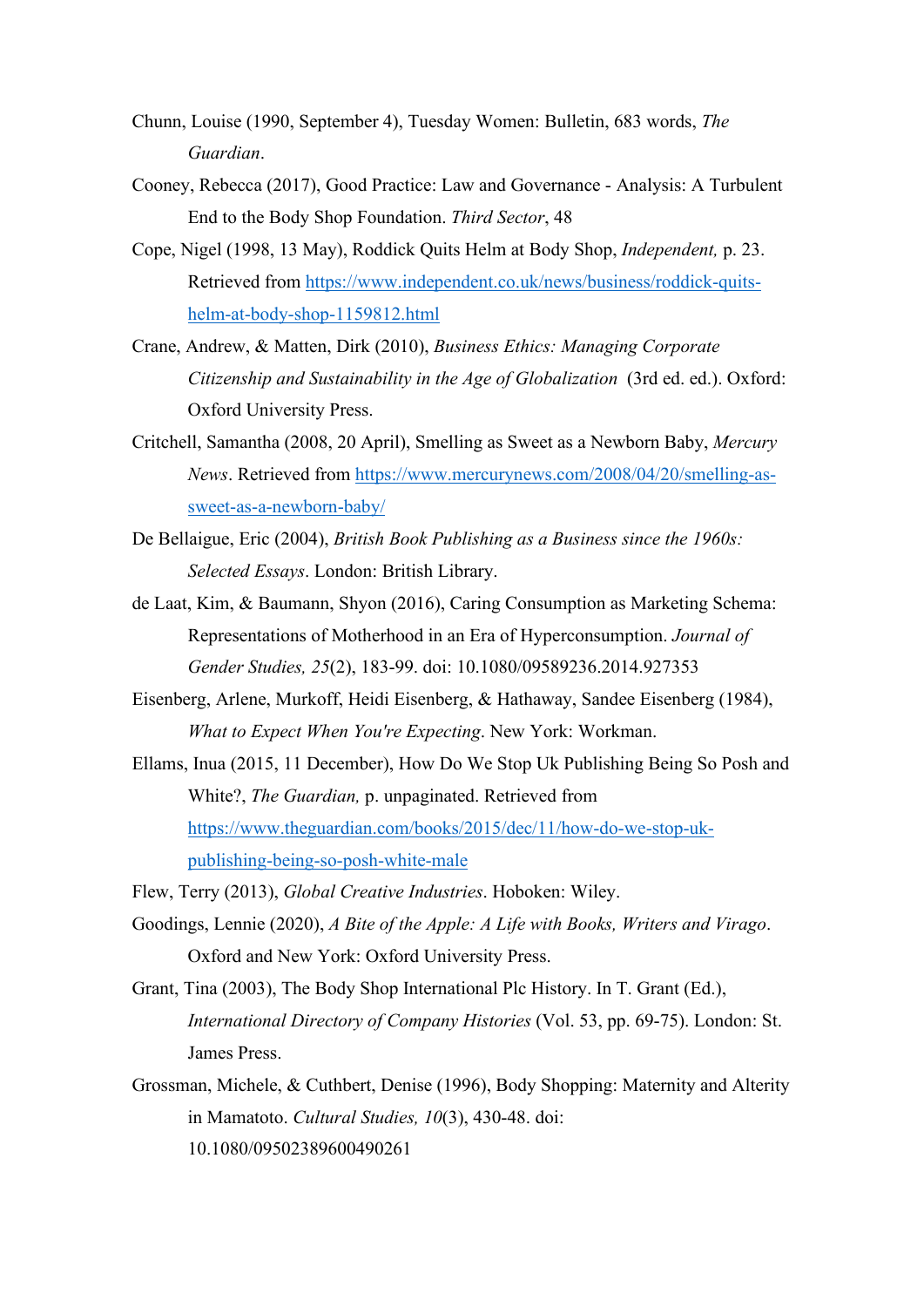Kaplan, Caren (1995), "A World without Boundaries": The Body Shop's Trans/National Geographics. *Social Text*(43), 45-66. doi: 10.2307/466626

Leach, Penelope (1988), *Baby and Child* ([Rev. ed].. ed.). London: Michael Joseph.

- Martin, Joanne, Knopoff, Kathleen, & Beckman, Christine (1998), An Alternative to Bureaucratic Impersonality and Emotional Labor: Bounded Emotionality at the Body Shop. *Administrative Science Quarterly, 43*(2), 429-69. doi: 10.2307/2393858
- Mason, Pam (1991), Mamatoto at the Body Shop. *Spare Rib*(229), 57
- McDougall, Alan (1991), Responsible Design and the Body Shop. *Design Management Journal, 2*(4), 13-5. doi: 10.1111/j.1948-7169.1991.tb00082.x
- Murray, Simone E. (2004), *Mixed Media: Feminist Presses and Publishing Politics*. London: Pluto.
- Owen, Ursula (1988), Feminist Publishing. In P. Owen (Ed.), *Publishing: The Future* (pp. 86-100). London: Owen Publishers.
- Oxfam (2009), *The Body Shop and Community Trade: 22 Years of Trading Fairly with Smallholders*. Oxford. Retrieved from Better Models for Better Business Case Studies: [https://policy-practice.oxfam.org.uk/publications/the-body-shop-and](https://policy-practice.oxfam.org.uk/publications/the-body-shop-and-community-trade-22-years-of-trading-fairly-with-smallholders-123625)[community-trade-22-years-of-trading-fairly-with-smallholders-123625.](https://policy-practice.oxfam.org.uk/publications/the-body-shop-and-community-trade-22-years-of-trading-fairly-with-smallholders-123625)
- Pincombe, Simon (1990), Column Eight: Milkens Kindness Lobby, 403 words, *The Independent*.
- Riley, Catherine E. (2018), *The Virago Story: Assessing the Impact of a Feminist Publishing Phenomenon*. New York: Berghahn.
- Riley, R. (1991, September 29), Rituals of Motherhood, 792 words, *Herald Sun*. Retrieved from [https://www-nexis](https://www-nexis-com.ezproxy.sussex.ac.uk/docview/getDocForCuiReq?lni=49N1-RJK0-01S8-D4MW&csi=280434&oc=00240&perma=true)[com.ezproxy.sussex.ac.uk/docview/getDocForCuiReq?lni=49N1-RJK0-01S8-](https://www-nexis-com.ezproxy.sussex.ac.uk/docview/getDocForCuiReq?lni=49N1-RJK0-01S8-D4MW&csi=280434&oc=00240&perma=true) [D4MW&csi=280434&oc=00240&perma=true](https://www-nexis-com.ezproxy.sussex.ac.uk/docview/getDocForCuiReq?lni=49N1-RJK0-01S8-D4MW&csi=280434&oc=00240&perma=true)
- Roddick, Anita (2000), *Business as Unusual*. London: Thorsons.
- Roddick, Anita, & Miller, Russell (1991), *Body & Soul*. London: Ebury.
- Roddick, Gordon (2010, 5 March), Why We Sold the Body Shop to L'oreal. *StartUps*.
- Savitt, Sarah, & Coonan, Donna (2016), Virago Press. In E. Peirson-Hagger (Ed.), (pp. unpaginated). Oxford: Oxford Student Publications. .
- Sharp, Margaret (1991, December 8), Soothing Soaps, Cooling Lotions a Refreshing Treat, 880 words, *Calgary Herald*